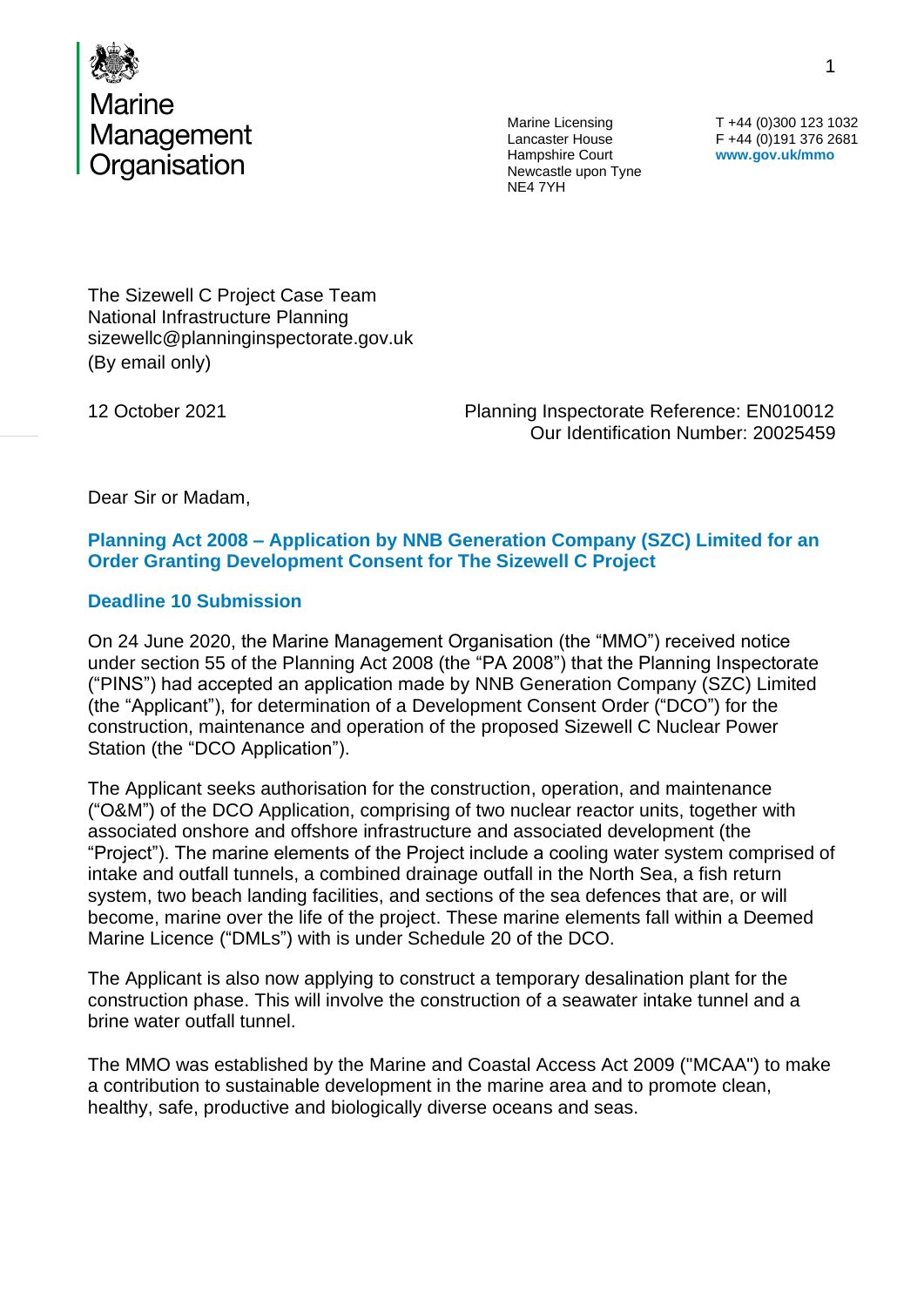The responsibilities of the MMO include the licensing of construction works, deposits and removals in the marine area by way of a marine licence. Under Part 4 of MCAA, a marine licence is required for all deposits or removals of articles or substances below the level of mean high water springs ("MHWS"), unless a relevant exemption applies.

For Nationally Significant Infrastructure Projects ("NSIPS") the PA 2008 enables DCOs for projects which affect the marine environment to include provisions which deem marine licences. Where applicants choose to have a marine licence deemed by a DCO, applicants may seek to agree the draft marine licence with the MMO prior to submitting their DCO application to PINS. The MMO's primary roles under the PA 2008 regime are as an interested party during the examination stage, and as a licensing and consenting body for the DML at the post consent stage

The MMO is responsible for regulating and enforcing marine licences, regardless of whether these are 'deemed' by DCOs or are consented independently by the MMO. This includes discharging of conditions, undertaking variations and taking enforcement action, when appropriate.

This document comprises the MMO's comments submitted in response to Deadline 8.

The MMO submits comments on the following as part of Deadline 10:

- **1. Final SoCG**
- **2. List of matters not agreed where SoCG could not be finalised**
- **3. Comments on any additional information/submissions received by D8 and D9**
- **4. Responses to any further information requested by the ExA for this Deadline**
- **5. Written summaries of oral submissions made at ISH15**

This written response is submitted without prejudice to any future representation the MMO may make about the DCO Application throughout the examination process. This representation is also submitted without prejudice to any decision the MMO may make on any associated application for consent, permission, approval or any other type of authorisation submitted to the MMO either for the works in the marine area or for any other authorisation relevant to the proposed development.

Yours faithfully,

Ellen Mackenzie Marine Licensing Case Officer D +44 (0)208 720 0961 E [ellen.mackenzie@marinemanagement.org.uk](mailto:ellen.mackenzie@marinemanagement.org.uk)

**Marine** Management Organisation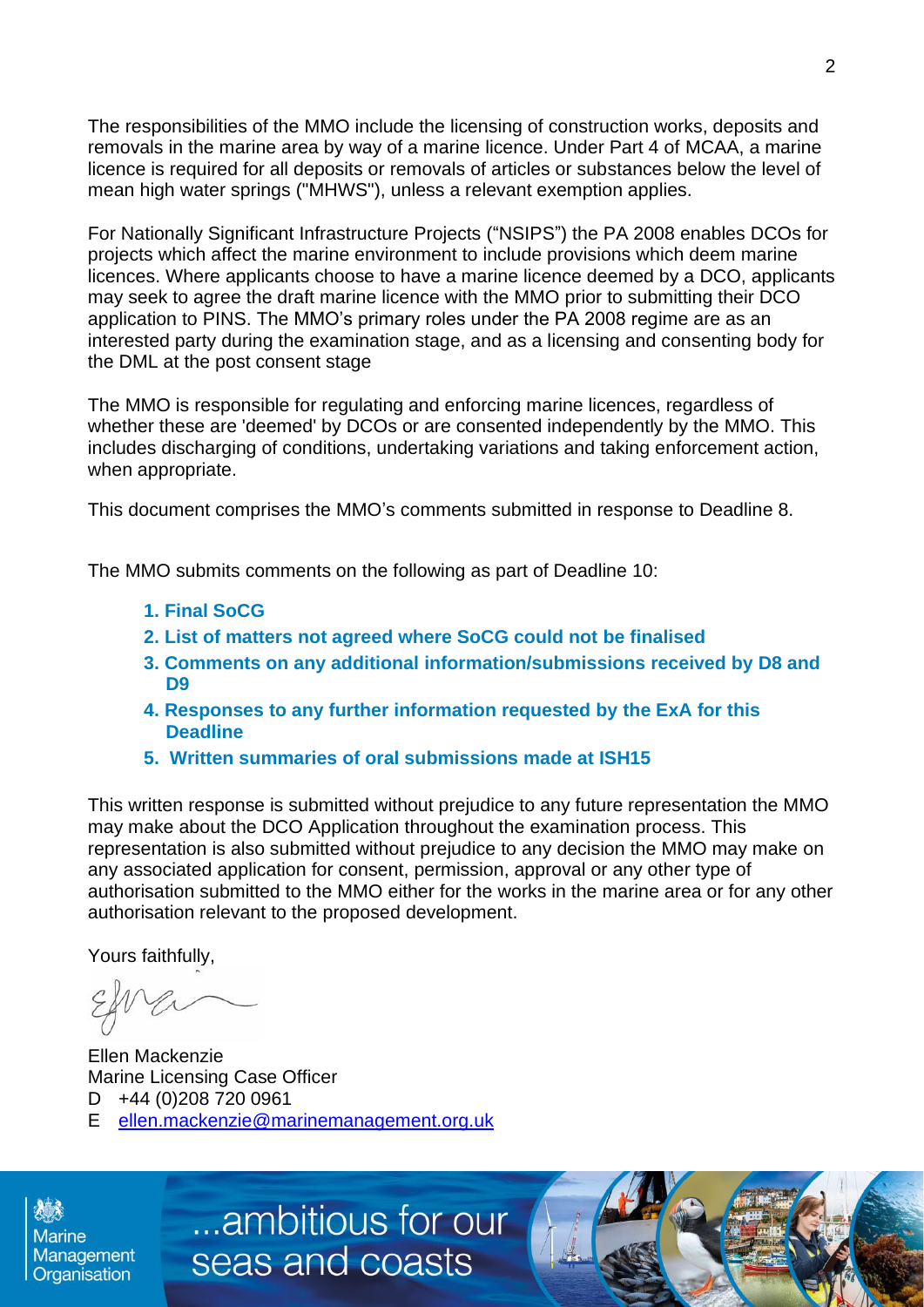# **Table of Contents**

| 3. Comments on any additional information/submissions received by D8 and D910    |  |
|----------------------------------------------------------------------------------|--|
| 4. Responses to any further information requested by the ExA for this Deadline30 |  |
|                                                                                  |  |

爆 Marine<br>Management<br>Organisation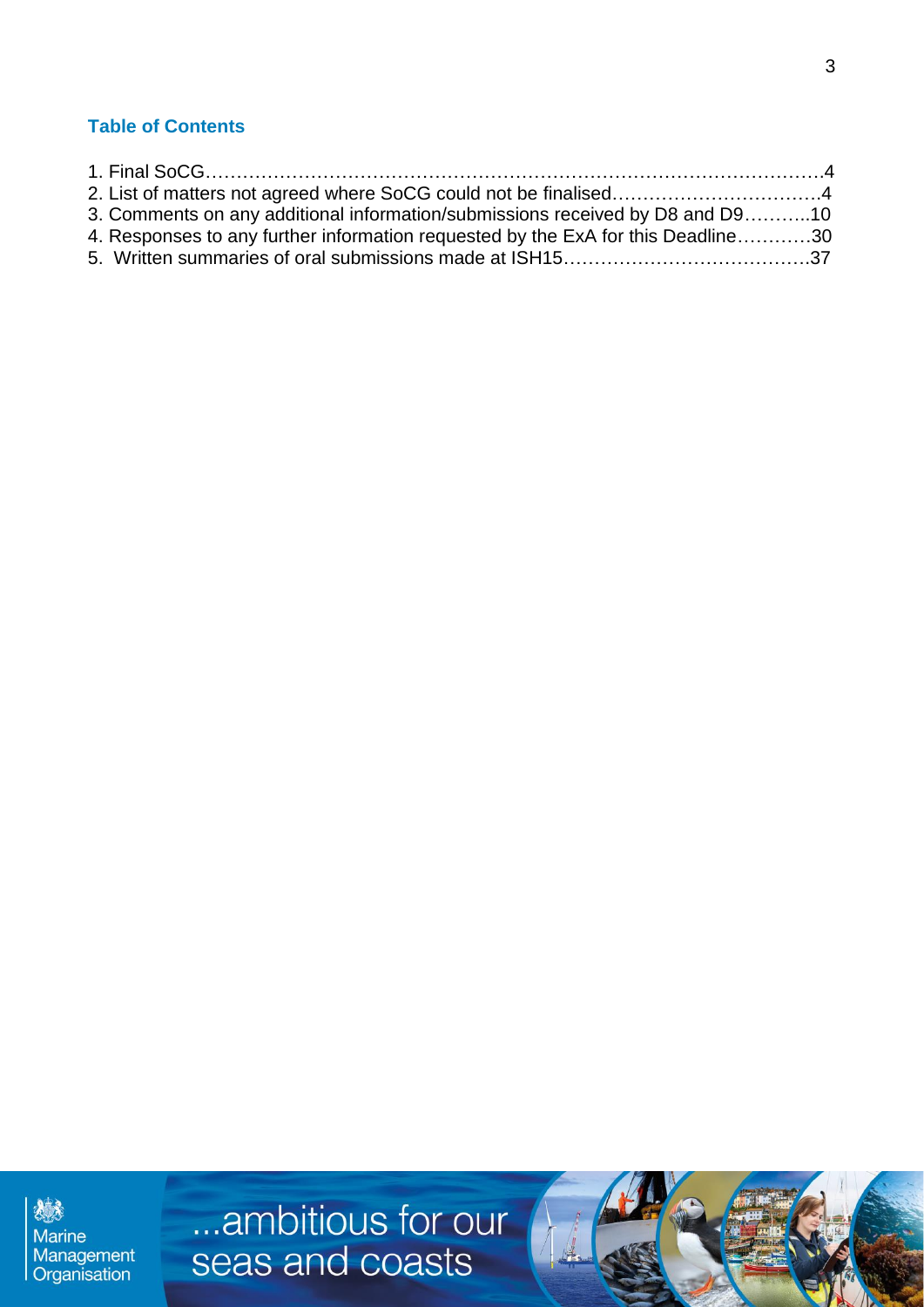# **1. Final Statement of Common Ground ("SoCG")**

#### **1.1 General**

- 1.1.1 The MMO have been engaging with the Applicant to produce a SoCG. We have managed to resolve a number of our previous issues due to the Applicant providing further information. How we have come to resolve these matters is detailed within the SoCG that will be submitted by the Applicant at Deadline 10. However, some outstanding matters remain where SoCG could not be agreed, and these are detailed below in section 2. As a summary, our outstanding matters relate to:
	- The Appeals procedure in Schedule 20A of the draft DCO
	- The DML in Schedule 20 of the draft DCO
	- Harbour Powers in Part 6 of the draft DCO
	- Further evidence required for the DCO Change 19 application
	- *Sabellaria* Reef Monitoring and Management Plan

#### **2. List of matters not agreed where SoCG could not be finalised**

#### **2.1 DCO and DML**

The DCO and DML matters that the MMO and the Applicant do not agree on have been detailed below. These are the areas where both parties categorically do not agree. It is important to note that there are a number of further issues that MMO have with the draft DML which we have detailed within section 3.2 below, and which we advise should be actioned for the final DML. However, we consider the comments raised in section 3.2 that are not covered here to be smaller scale points regarding drafting and therefore would not be disagreeable to the Applicant.

#### **Appeals**

- 2.1.1 The Applicant and the MMO do not agree on the Appeals procedure outlined within Schedule 20A of the DML [REP8-036], this is due to the Appeals process proposed remaining unacceptable to the MMO. The MMO's position on Appeals is summarised below and outlined within our previous responses referenced as follows: sections 2.1.2 – 2.1.7 of REP2- 140; sections 2.1.5 – 2.1.14 of REP2- 144; sections 1.1.7 – 1.1.22; section 6 of REP6-039; section 4.1 of REP6-040; and section 1.2.1.3 – 1.2.1.13 of REP8-164.
- 2.1.2 Schedule 20A proposes a new enhanced Appeals procedure for the Applicant should the MMO refuse an application for approval under a condition, or fail to determine the application for approval by certain 'determination dates' which have been inserted into the DML in Schedule 20. This Appeals procedure is not available for other marine licence holders. The MMO strongly requests that the Appeals procedure for the MMO, and the 'determination dates', are removed from both the DCO and DML.

...ambitious for our

seas and coasts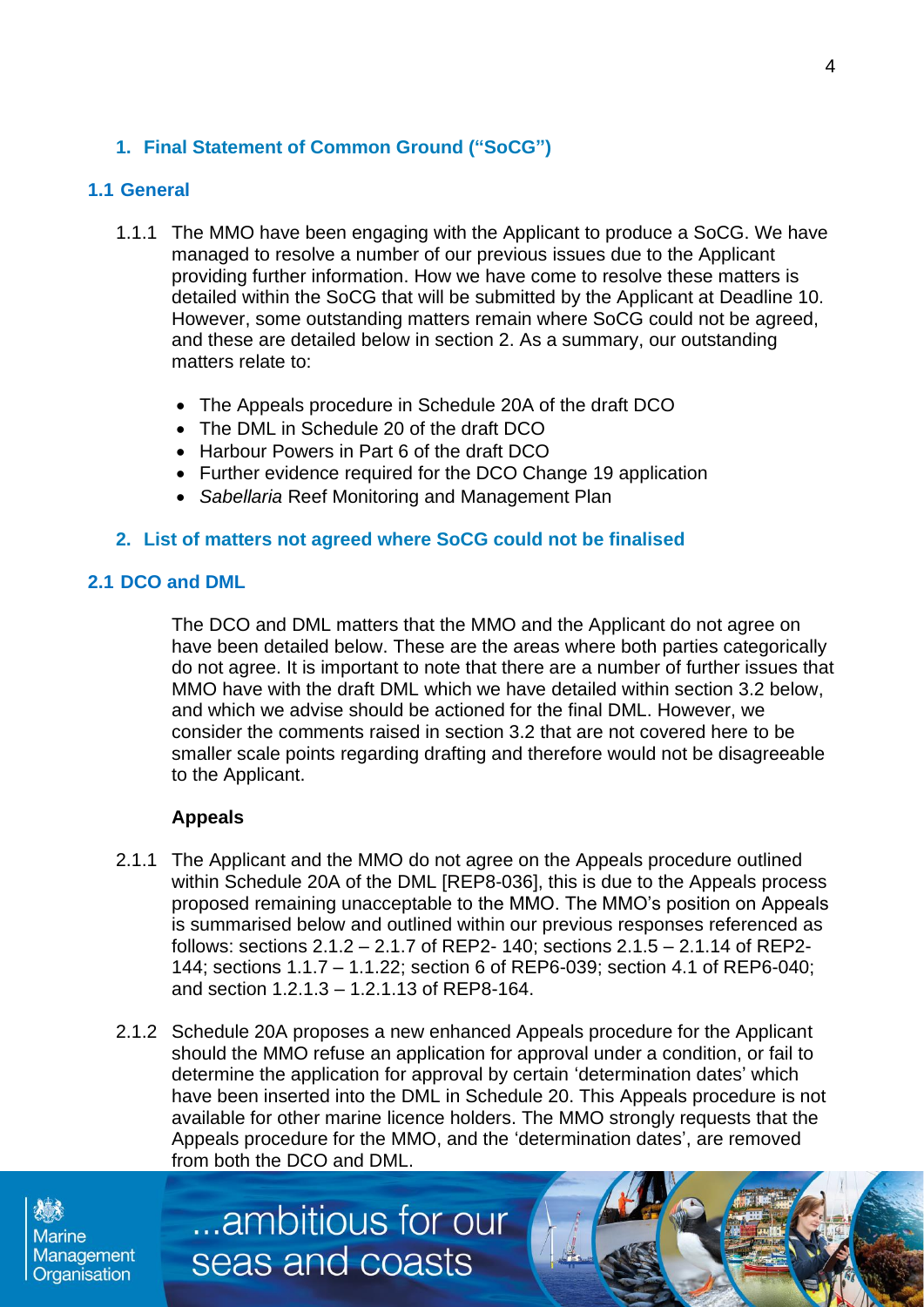- 2.1.3 Appeals are already available to the Applicant in the form of an escalated internal procedure and judicial review ("JR"), and therefore, including any additional appeal mechanism within the DCO and DML is unnecessary. The Marine Licensing (Licence Application Appeals) Regulations 2011 apply a statutory appeal process to the decisions that the MMO makes regarding whether to grant or refuse a licence or conditions which are to be applied to the licence. However, they do not include an appeal process to any decisions the MMO is required to give in response to an application to discharge any conditions of a marine licence issued directly by us. Therefore, if the DCO were to be granted with the proposed appeal process included, this would not be consistent with the existing statutory processes. This amendment would be introducing and making available to this specific Applicant, a new and enhanced appeal process which is not available to other marine licence holders, creating an unlevel playing field across the regulated community. The MMO has explained within our Relevant Representation [RR-0744] that these proposals go against the statutory functions laid out by parliament. The MMO's previous comments within RR-0744 on the appeals route remain.
- 2.1.4 In addition to this, the MMO emphasises that we are an open and transparent organisation that actively engages, and maintains excellent working relationships with, industry and those it regulates. The MMO discharges its statutory responsibilities in a manner which is both timely and robust in order to fulfil the public functions vested in it by Parliament. The scale and complexity of Nationally Significant Infrastructure Projects creates no exception in this regard and indeed it follows that where decisions are required to be made, or approvals given, in relation to these developments of significant public interest, only those bodies appointed by Parliament should carry the weight of that responsibility. Since its inception the MMO has undertaken licensing functions on over 130 DCOs, comprising some of the largest and most complex operations globally. The MMO is not aware of an occasion whereby any dispute which has arisen in relation to the discharge of a condition under a DML has failed to be resolved satisfactorily between the MMO and the applicant, without any recourse to an 'appeal' mechanism.
- 2.1.5 The MMO adds the following in support of our comments regarding the discussion on Appeals. In the case of both Hornsea 3 and Norfolk Vanguard DCOs, the applicants advanced the need for the MMO's approvals to be made within a set determination period and that those decisions be subject to either an arbitration process or at least a modified Appeals process to be based on the Marine Licensing (Licence Application Appeals) Regulations 2011. In neither case, and on neither point, did the ExA, or indeed the Secretary of State, agree with the applicant.

**Marine** Management Organisation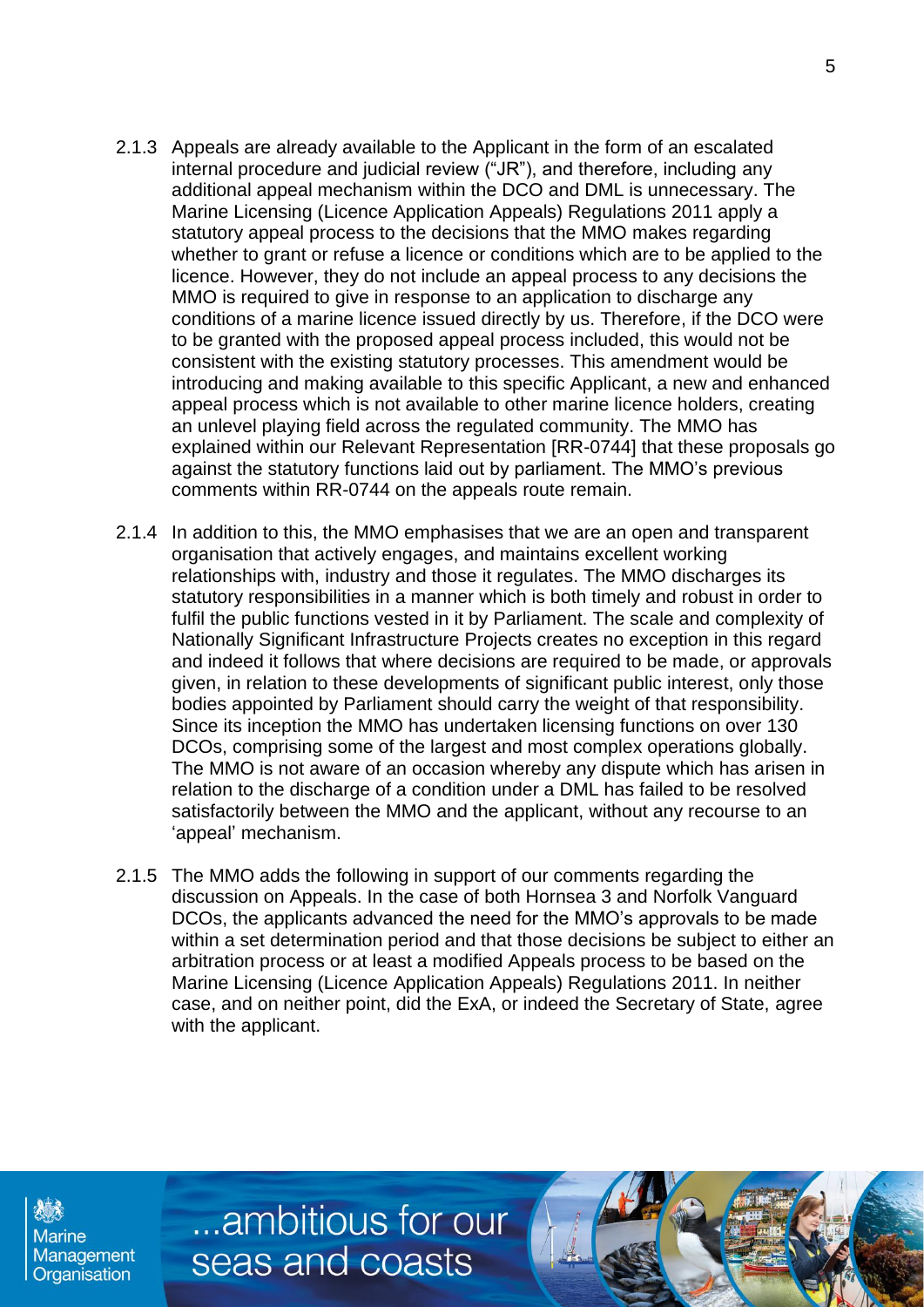- 2.1.6 In Vanguard, the ExA noted at 9.4.42 of its recommendation report<sup>1</sup> the need for evidence to justify the adapting of existing provisions regarding the discharge of conditions on DMLs by the MMO in the exercise of its regulatory function. The ExA noted that it did not have such evidence before it, nor did it have before it any evidence of any previous delays occasioned by the MMO in the exercise of these functions so as to cause material harm to any marine licence holder. The MMO observes that there is no such evidence before the ExA in relation to this application.
- 2.1.7 The MMO's position is that the Applicant does not appear to be advancing any justification over and above that advanced in Vanguard in relation to any need to adapt existing provision, nor is it advising any evidence of any current delays in the MMO providing any approvals under the conditions of this licence. The MMO cannot therefore see any need for the inclusion of the statutory Appeals process in relation to this application and this DML. The ExA in Vanguard acknowledged that to apply an Appeals process as proposed, would place the Applicant in a different position to other licence holders.
- 2.1.8 The MMO's position for this application is that to include the Appeals process in Schedule 20A within the DCO would put this Applicant in a different position to other licence holders for no clear cogent or robust reason. As the MMO has set out, there is already a clearly defined route to challenge the MMO over these approvals and this is through the MMO's internal complaints procedure and ultimately through JR. For the avoidance of doubt, to date, the MMO has never been judicially reviewed over the refusal, or a failure to refuse, an application for an approval under a condition of a licence. The MMO would suggest that the Applicant is attempting to fix an issue which isn't broken.

# **Determination dates**

- 2.1.9 The MMO remains concerned about the Applicant's proposed inclusion of a specified determination period in which the MMO must determine whether or not to grant any approval required under a condition of the DML. This is proposed in the DML conditions that refer to 'determination dates'. For example, see REP8- 036, Schedule 20, Part 3, Condition 11(3) which states: 'The determination date is 6 months from submission of the detailed method statement to the MMO.'
- 2.1.10 The MMO strongly considers that it is inappropriate to put timeframes on complex technical decisions of this nature. The time it takes the MMO to make such determinations depends on the quality of the application made, and the complexity of the issues and the amount of consultation the MMO is required to undertake with other organisations to seek resolutions. The MMO's position remains that it is inappropriate to apply a strict timeframe to the approvals the MMO is required to give under the conditions of the DML given this would create disparity between licences issued under the DCO process and those issued

https://infrastructure.planninginspectorate.gov.uk/wpcontent/ipc/uploads/projects/EN010079/EN010079- 004268- Norfolk%20Vanguard%20Final%20Report%20to%20SoS%2010092019%20FINAL.pdf



Report available at: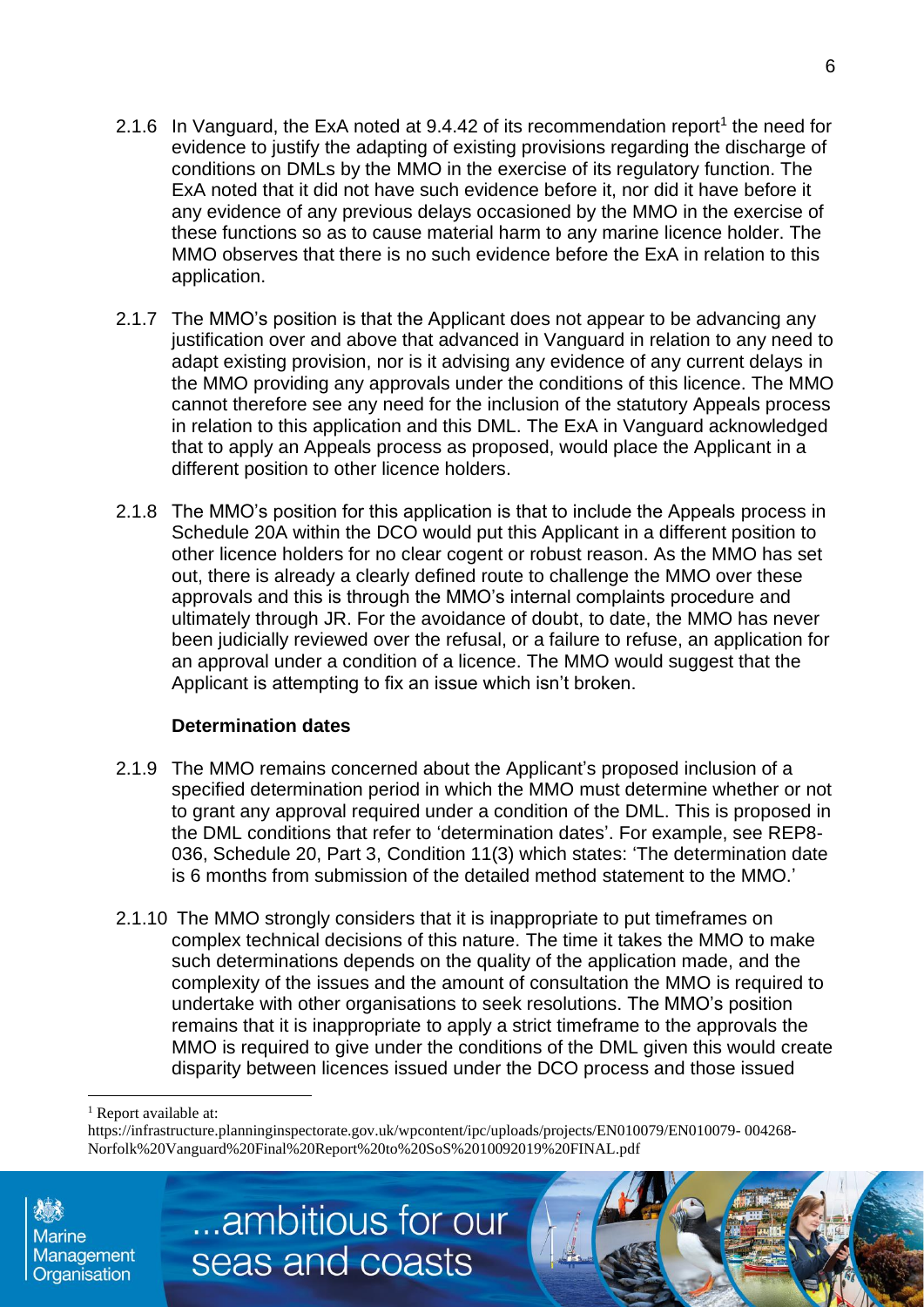directly by the MMO, as marine licences issued by the MMO are not subject to set determination periods.

- 2.1.11 Whilst the MMO acknowledges that the Applicant may wish to create some certainty around when it can expect the MMO to determine any applications for an approval required under the conditions of a licence, and whilst the MMO acknowledges that delays can be problematic for developers and that they can have financial implications, the MMO stresses that it does not delay determining whether to grant or refuse such approvals unnecessarily. The MMO makes these determinations in as timely manner as it is able to do so. The MMO's view is that it is for the developer to ensure that it applies for any such approval in sufficient time as to allow the MMO to properly determine whether to grant or refuse the approval application.
- 2.1.12 However, the MMO observes that should the ExA be minded to recommend that the DML conditions do include defined determination periods, as the Applicant currently proposes, any determination period set out in the DML should be 6 months and the condition should be drafted using the same wording used in Vanguard or Hornsea Three, as detailed below:

*'Unless otherwise agreed in writing with the undertaker, the MMO must use reasonable endeavours to determine an application for approval made under condition [x] as soon as practicable and in any event within a period of [x] months commencing on the date the application is received by the MMO.'*

Or

*'The MMO shall determine an application for approval made under condition [x] within a period of six months commencing on the date the application is received by the MMO, unless otherwise agreed in writing with the undertaker.'*

#### **Environmental Impact Assessment ("EIA") Language in DML**

- 2.1.13 The MMO and the Applicant disagree on the language that should be used in the DML to define the activities that are permitted to take place. The MMO strongly considers that the activities authorised under the DCO and DML should be limited to those that are assessed within the EIA, and the statement within the DML [REP8-036] that activities will be limited to those that 'do not give rise to any materially new or materially different environmental effects' should be updated to clarify this.
- 2.1.14 For example, Rep8-036, Schedule 20, Part 2, Article 4(1)(b) states the following:

...ambitious for our

seas and coasts

*'(1) Subject to the licence conditions in Part 3 of this licence, this licence authorises the undertaker to carry out any licensable marine activities under section 66(1) of the 2009 Act which (a) are not exempt from requiring a marine licence by virtue of any provision made under section 74 of the 2009 Act; and*

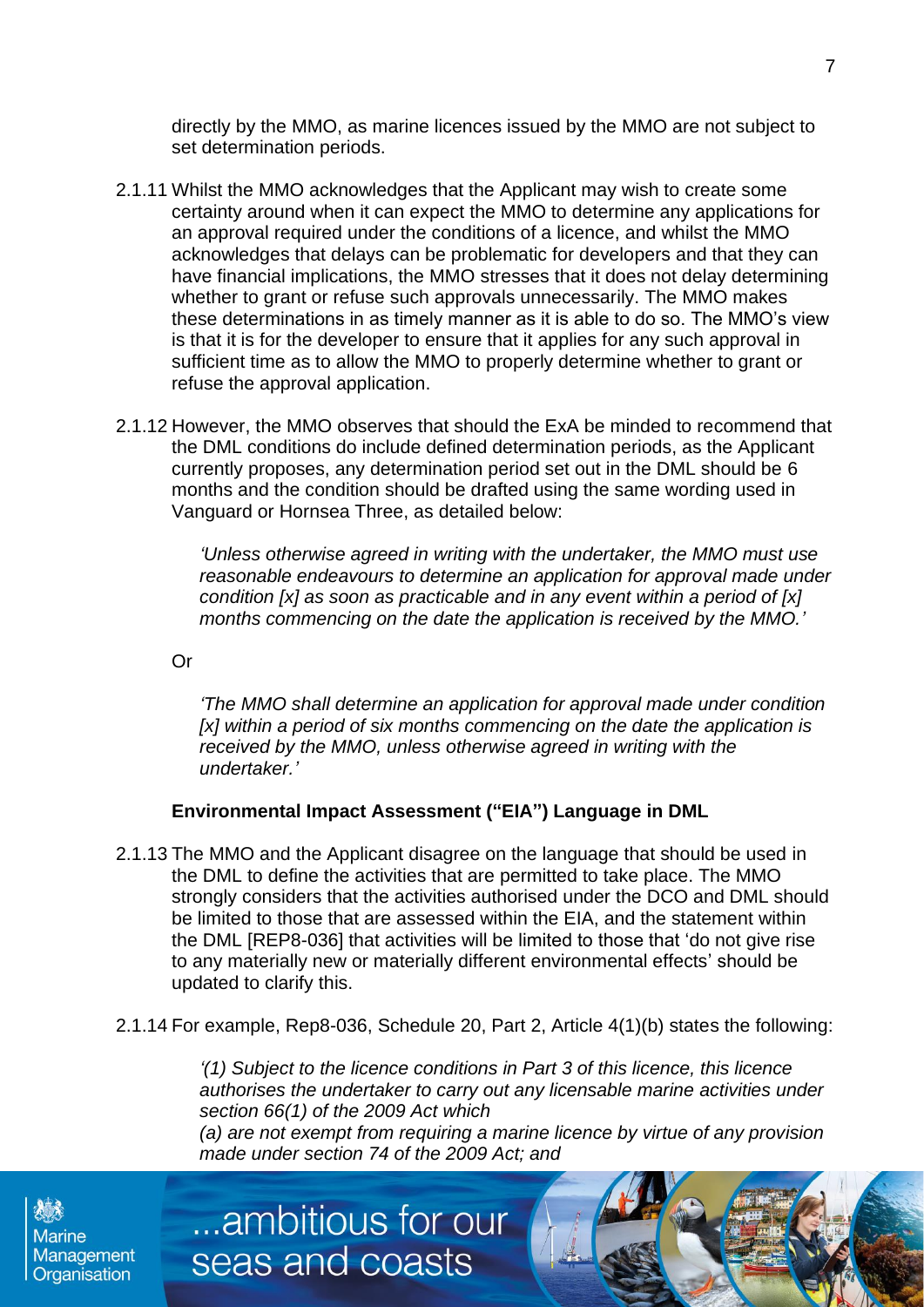*(b) do not give rise to any materially new or materially different environmental effects to those assessed in the environmental information.'*

The MMO considers that (1)(b) should be updated to *'do not give rise to any new or different environmental effects to those assessed in the environmental information'.*  This also applies to the definition of "maintain" within Schedule 20, Part 1, Article 1(1); and Schedule 20, Part 3, Condition 9A.

- 2.1.15 This is for the following reasons. The MMO has reviewed the note within Appendix B of REP7-058, which was put before the ExA at Deadline 7 in response to questions from the ExA regarding a comment from Counsel for the Applicant made at Issue Specific Hearing 2 ("ISH2"). At ISH2 Counsel for the Applicant said that there was no legal requirement to stay within the limits that the EIA assessed and mitigated, and no legal requirement for there to be no exceedance of the effects assessed.
- 2.1.16 The MMO considers that this view is an oversimplification of the correct situation and the reality is more nuanced than the Applicant seems to be suggesting.
- 2.1.17 The intention behind EIA is to protect the environment by ensuring that in deciding whether to grant a development consent for a project, and in deciding what conditions to attach to that consent, the decision has *full* knowledge of what the likely significant environmental effects of the project/development will be. That knowledge then guides the consent process and what conditions, if any, to attach to the consent. Additionally, there is considerable public consultation under the EIA process because the process recognises the importance of local knowledge in environmental decision making.
- 2.1.18 The EIA legislation was designed to apply to those plans/projects which could be sufficiently detailed and particularised at the application stage, to allow the consenting decision to be taken in the *full* knowledge of what the likely significant effects of that plan or project would be. In such circumstances, it would be unnecessary to create a legal obligation under the order which requires the activities to remain within what was assessed under the EIA, because the consent authorises the detailed and well particularised project, assessed in the EIA to be carried out, and therefore, providing the development is constructed as per the consent, those works would, by default, remain within the parameters of the EIA.
- 2.1.19 The difficultly identified with EIA, as was discussed in the *Rochdale Envelope* case, is that to deal with an outline planning case, where the project will flex over time, you need to undertake the EIA at the outline permission stage when there is not enough detail to properly identify what the final design of the project will actually be. In the case of *Rochdale* the court was saying things could remain flexible providing the EIA took account of the need for evolution of the project over time and assessed the likely significant effects within clearly defined parameters, and then the consent granted imposed conditions to ensure that the process of evolution kept within the parameters of the EIA. Whilst there might

**Marine** Management Organisation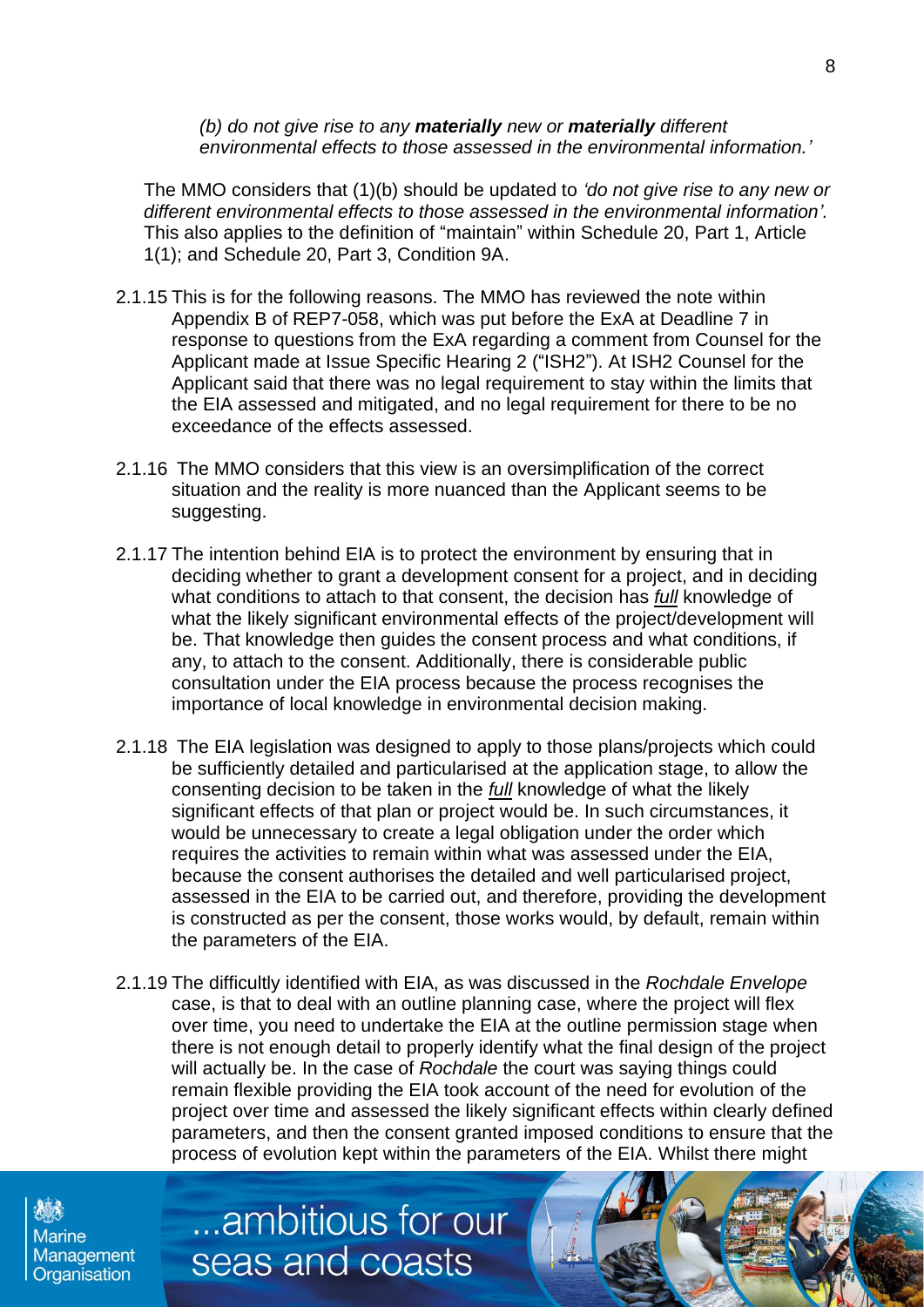not be an express provision that you can point to in the legislation that says that a project cannot exceed the effects assessed in the EIA, it is implied (or the purpose of EIA would be undermined) and the *Rochdale* case discusses this.

- 2.1.20 In this DCO and the DML, the Applicant is wanting flexibility in terms of the design details (both in terms of some of the construction details, and in relation to some of the maintenance activities). Where those design details are not finalised at the application stage, the Applicant is wanting to retain some flexibility and is proposing that the works that can be carried out should be restricted to those which do not give rise to *materially* new or *materially* different environmental effects to those assessed in the EIA. The concern with this is that the inclusion of the word *materially* here would allow the undertaker to carry out works whose effects are outside of the likely significant effects assessed in the EIA, providing they do not do so *materially,* i.e. in any significant way, greatly, or considerably. This is not what the purpose of the EIA process is, and it runs contrary to the purpose of EIA. The other issue with this is that whilst the undertaker is responsible for producing the environmental information and statement on which the EIA decision is based, the appropriate authority is responsible for the EIA consent decision, the inclusion of the word *materially* essentially means that the undertaker makes the decision as to what is and what is not material. Under EIA it is for the appropriate authority to determine what the likely significant effects will be and how those should be mitigated.
- 2.1.21 On the basis of what is set out in the note, the MMO does not consider that it is appropriate to use the word material in these circumstances. If the Applicant wants the flexibility of not being prescriptive about the design from the start, the Order and the DML granted through it should restrict works which can be carried out to those which do not give rise to any new or different environmental effects to those assessed in the EIA.

# **2.2 Harbour Powers in Part 6 of the Draft DCO [REP8-036]**

2.2.1 The MMO have a number of outstanding comments where SoCG could not be finalised regarding the Harbour Powers contained within Part 6 of the draft DCO [REP8-036]. Please see our comments on this in section 3.1 below.

# **2.3 DCO Change 19 Application – Temporary Desalination Plant**

2.3.1 The MMO considers that further information is required before we are able to robustly agree with the conclusions of the environmental impact assessments in the fourth ES Addendum in relation to marine ecology and fisheries, coastal geomorphology, and marine water quality and sediments. The details of our views on these matters are explained in section 3.4 of this response. The MMO consider that the impacts of the plant are likely to be not significant, based on this further information being provided.

#### **2.4** *Sabellaria* **Reef Monitoring and Management Plan**

...ambitious for our

seas and coasts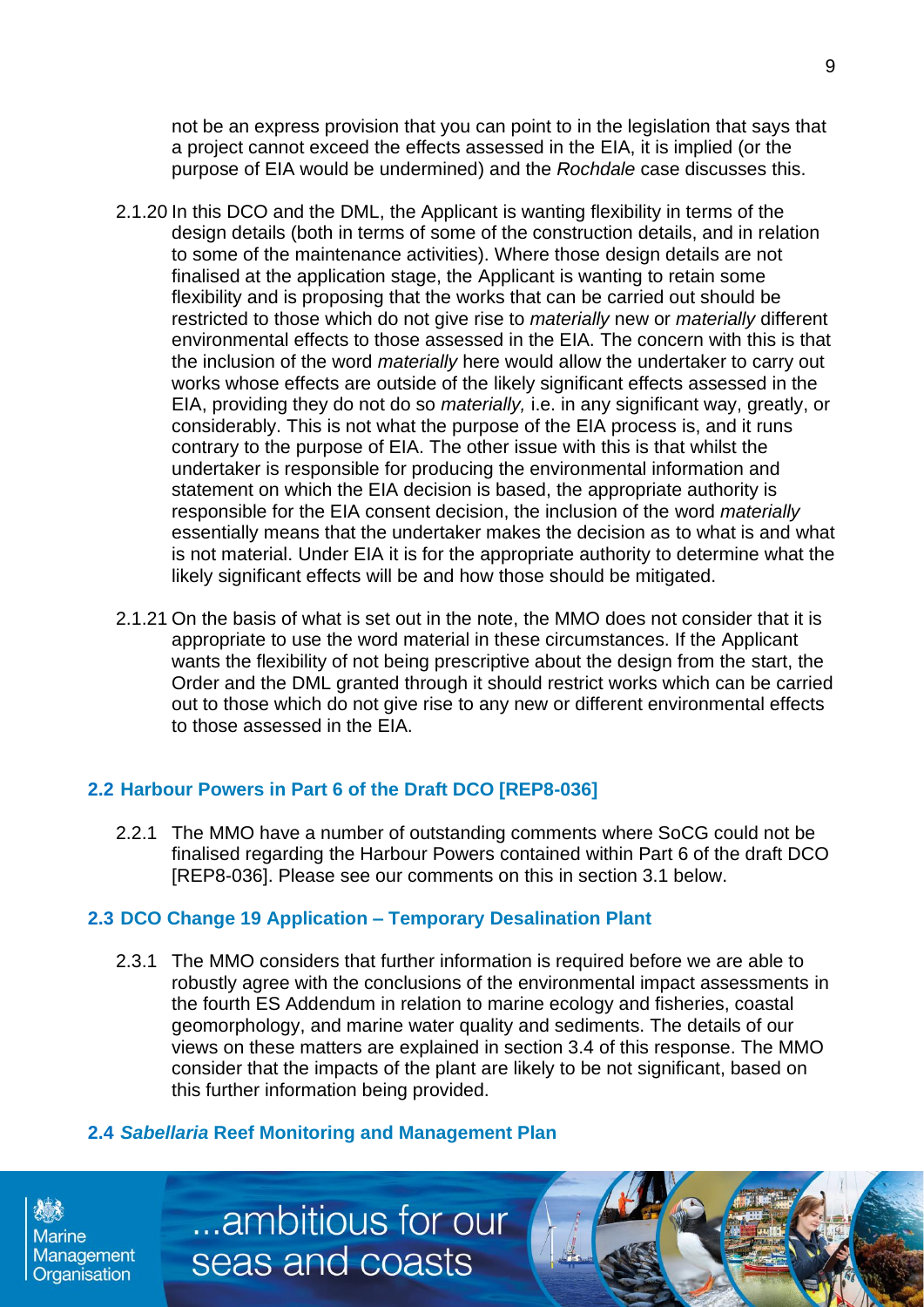- 2.4.1 The MMO has reviewed the Draft *Sabellaria* Reef Management and Monitoring Plan [REP7-078] and have the following comments to make. While it has identified possible options for installation of the intake heads (jack-up, dynamic positioning, anchored barge), the mitigation plan does not commit to adopting the least environmentally damaging option. We note that at Hinkley Point C ("HPC"), an anchored barge is being used for installation of the intake heads. This is probably the most damaging option for *Sabellaria* reef. The MMO therefore requested further clarification from the Applicant about how the preferred construction option will be determined.
- 2.4.2 The Applicant has proposed to submit a revised version of the plan at Deadline 10. The MMO emphasise that this updated plan should be reviewed alongside our comment above. We understand that the plan submitted at Deadline 10 will include reference to careful planning of anchoring, however the MMO retain that any updates to address our comments should be explicit within the plan.

#### **3. Comments on any additional information/submissions received by D8 and D9**

# **3.1 Deadline 8 DCO – Harbour Powers [DCO Part 6 in REP8-036]**

#### **General Comments on Part 6 'Harbour Powers' [REP8-036]**

- 3.1.1 The MMO clarifies that harbour powers within the DCO are distinct and all together separate to the provisions and conditions within the DML, and the MMO are not to be the regulator for the harbour powers going forward should consent be granted.
- 3.1.2 Whilst the MMO are delegated to process harbour orders on behalf of DfT under the Harbours Act 1964 ("HA 1964"), we deal with a small number of works orders which require a Marine Licence to carry out the works within the harbour. During the process, the MMO engage directly with consultees and determine the application on the respective tests within the HA 1964. Once made, the MMO do not regulate, monitor or carry out enforcement action against the harbour powers within the Harbour Revision Order or Harbour Empowerment Order. It is a matter for the Statutory Harbour Authority ("SHA") to regulate the harbour, using their own powers. If any enforcement/intervention is considered appropriate, this may be taken by the MCA or DfT.

#### **DCO Article 2** *'Interpretation'*

3.1.3 The MMO query whether there should be a reference to "the 1964 Act" i.e. the Harbours Act 1964, this could be due to it being used only once in article 62.

#### **DCO Part** *6,* **Article 46(2)**

3.1.4 When referring to a provision in another Act, in the description or heading in brackets (in this case Section 28 of the 1847 Act '(Exemption of vessels in her Majesty's Service, &c. from rates)') it is usual practice in drafting statutory

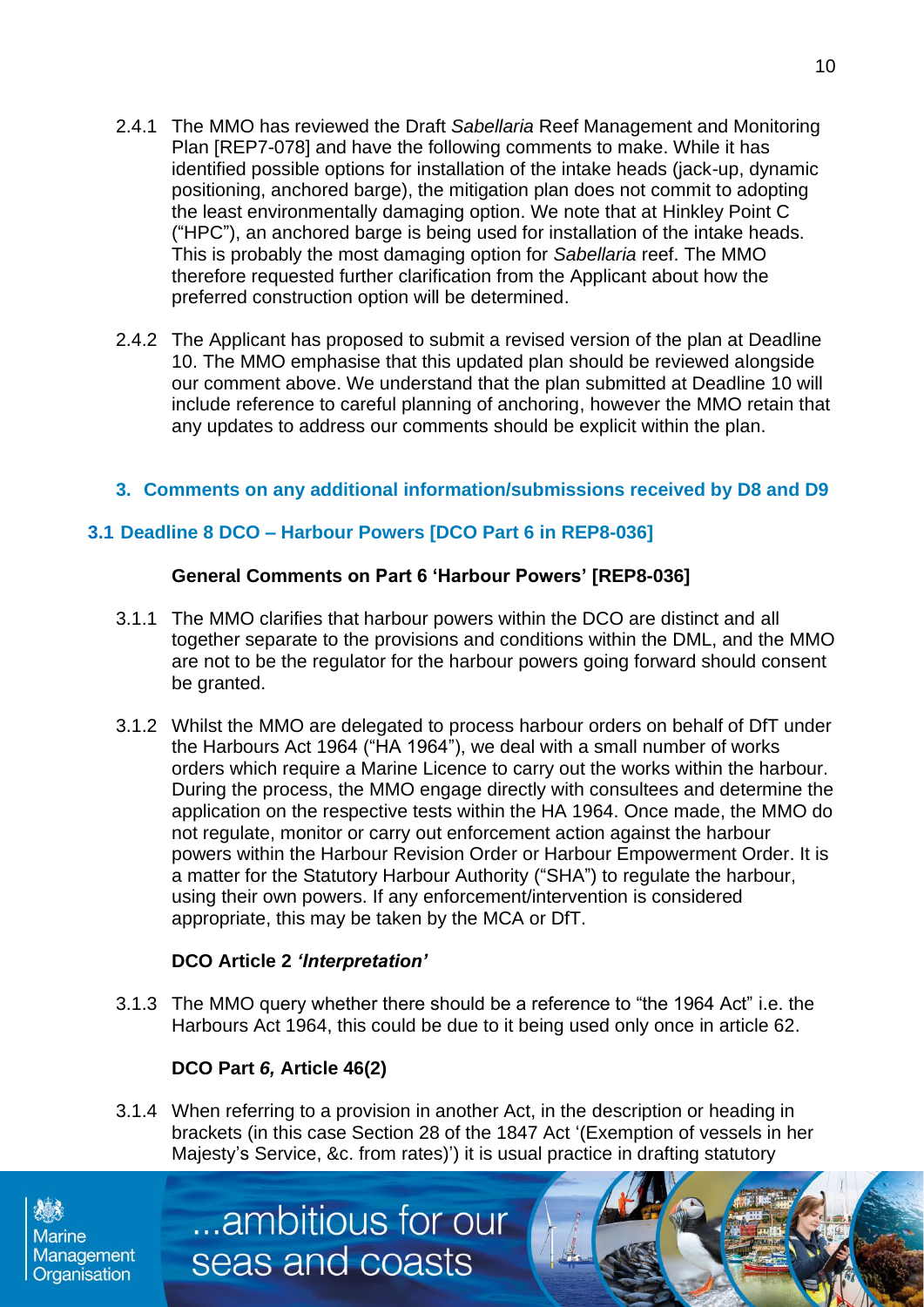instruments that the first word, in this instance 'Exemption' is set out in lower case letters). The MMO advise that this is checked throughout the entire instrument for consistency.

#### **DCO Part 6, Article 52**

3.1.5 The MMO advise that the heading 'Application of Marine and Coastal Access Act 2009' should be removed from the DCO and the contents page as the provision has been removed.

#### **DCO Part 6, Article 55**

3.1.6 The MMO advise that the heading 'Power to dredge' is removed from the DCO and the contents page as the provision has been removed.

#### **DCO Part 6, Articles 58, 59, and 60**

- 3.1.7 The MMO does not agree with the Applicant that these Articles should be removed from the Harbour Powers. The Articles relate to the following provisions:
	- Lights on marine works etc. during construction
	- Provision against danger to navigation
	- Permanent lights on marine works
- 3.1.8 The MMO previously advised that there should be a DML condition to ensure that the appropriate Aids to Navigation for the project are approved by the MMO and implemented by the undertaker. As a result of this comment the Applicant removed these provisions from the Harbour Powers and inserted Condition 38 within the DML instead. The Applicant considered that it was not necessary to have both a DML condition for Aids to Navigation and requirements to the same effect within the Harbour Powers. While the MMO agrees with the wording of Condition 38 in the DML and considers that this should remain, the MMO also considers that Articles 58-61 should be reinserted into the Harbour Powers, and also carry a penalty for non-compliance, for the reasons explained below.
- 3.1.9 In seeking harbour powers in the DCO, the undertaker is seeking to empower themselves as a harbour authority. If this were a 'stand alone' application to become a harbour authority it would be consented via a 'works' Harbour Empowerment Order under the HA 1964 and would contain all of the relevant provisions, including an obligation to light the harbour.
- 3.1.10 If the undertakers require status as a harbour authority then in the MMO's view, all of the statutory obligations of a harbour authority should come with it, including provisions for:
	- Lights on marine works etc. during construction
	- Provision against danger to navigation
	- Permanent lights on marine works

...ambitious for our

seas and coasts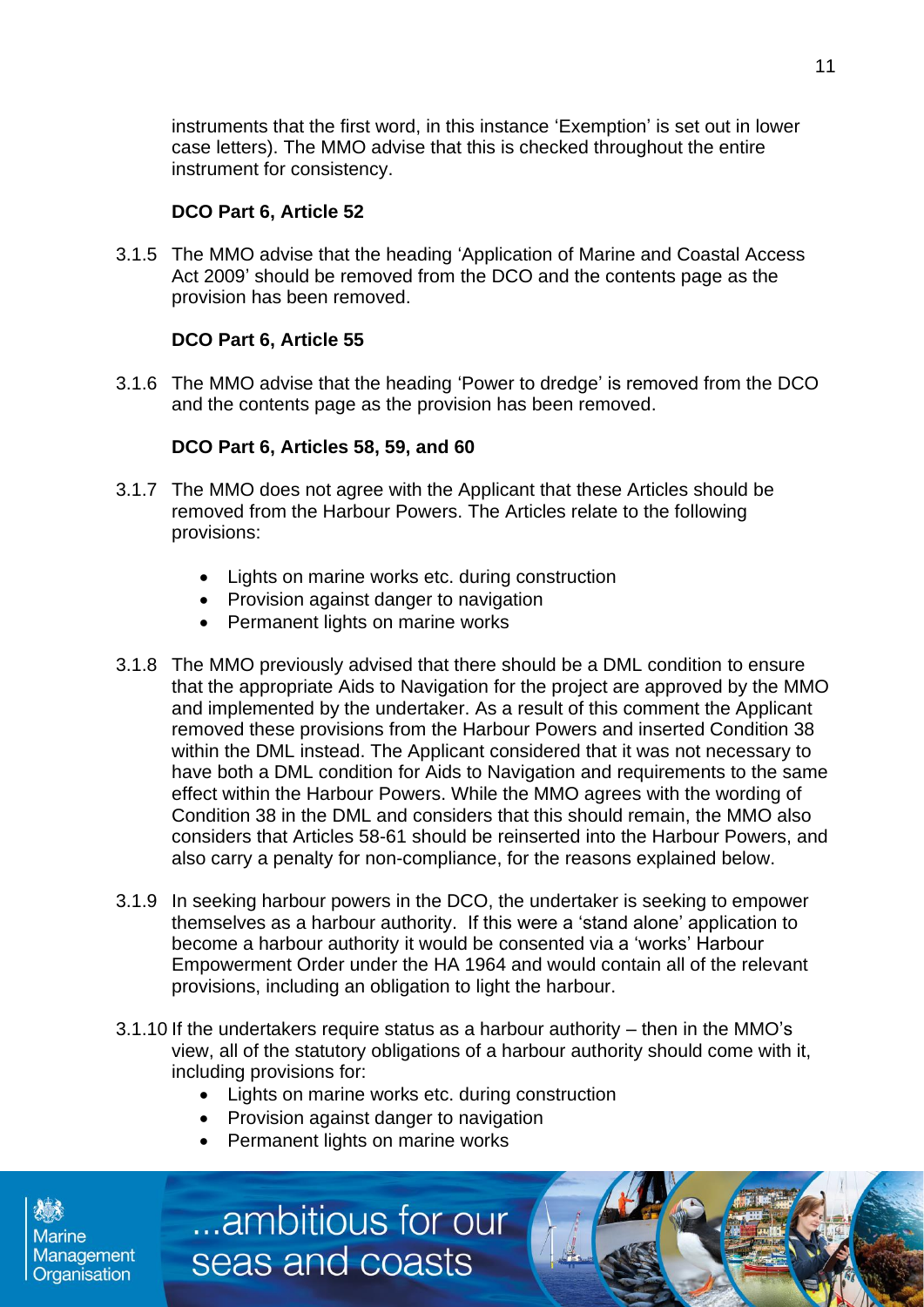3.1.11 The harbour authority has a statutory obligation to light the harbour in accordance with the Port Marine Safety Code (DfT policy document) ("PMSC"):

> [https://assets.publishing.service.gov.uk/government/uploads/system/uploads](https://eur03.safelinks.protection.outlook.com/?url=https%3A%2F%2Fassets.publishing.service.gov.uk%2Fgovernment%2Fuploads%2Fsystem%2Fuploads%2Fattachment_data%2Ffile%2F918935%2Fport-marine-safety-code.pdf&data=04%7C01%7CEllen.MacKenzie%40marinemanagement.org.uk%7C0101bab9c2ec49d6638f08d98a5482dd%7C770a245002274c6290c74e38537f1102%7C0%7C0%7C637692917844869811%7CUnknown%7CTWFpbGZsb3d8eyJWIjoiMC4wLjAwMDAiLCJQIjoiV2luMzIiLCJBTiI6Ik1haWwiLCJXVCI6Mn0%3D%7C1000&sdata=UTi4WIKUm9Rp2VTtgi2hzLadjfIcymIUzOwqANDSJ%2F0%3D&reserved=0) [/attachment\\_data/file/918935/port-marine-safety-code.pdf](https://eur03.safelinks.protection.outlook.com/?url=https%3A%2F%2Fassets.publishing.service.gov.uk%2Fgovernment%2Fuploads%2Fsystem%2Fuploads%2Fattachment_data%2Ffile%2F918935%2Fport-marine-safety-code.pdf&data=04%7C01%7CEllen.MacKenzie%40marinemanagement.org.uk%7C0101bab9c2ec49d6638f08d98a5482dd%7C770a245002274c6290c74e38537f1102%7C0%7C0%7C637692917844869811%7CUnknown%7CTWFpbGZsb3d8eyJWIjoiMC4wLjAwMDAiLCJQIjoiV2luMzIiLCJBTiI6Ik1haWwiLCJXVCI6Mn0%3D%7C1000&sdata=UTi4WIKUm9Rp2VTtgi2hzLadjfIcymIUzOwqANDSJ%2F0%3D&reserved=0)

Adherence to the PMSC is monitored by the Maritime and Coastguard Agency, a division of the Department for Transport ("DfT"), to ensure levels of safety. The MCA is responsible for supporting DfT in developing and implementing the Government's maritime safety and environmental protection strategy and is responsible for monitoring the compliance of harbour authorities against the code. The above document sets out that potential exposure from failing to comply with the code could result in:

- a prosecution under Health and Safety at Work Act 1974 (undertaken by HSE)
- an incident or accident could involve the Marine Accident Investigation Branch.
- 3.1.12 Given that the responsibilities for monitoring and enforcement of statutory duties of a harbour authority are the responsibility of the above Government Departments and Agencies (ie primarily DfT and MCA), the MMO is concerned that the consequences of placing the obligations on lighting the harbour facilities solely in the DML means that the MMO will bear sole responsibility for the monitoring and enforcement of the statutory duties to light the harbour. These are not within the remit of the MMO – the responsibility falls to the other government bodies/agencies mentioned above.
- 3.1.13 Whilst it is correct that the MMO should ensure the harbour facilities are safely lit during the various phases of the project – and have this conditioned in a licence, as referred to DML Condition 38 – it is the MMO's view that this should not be seen as a substitute for a statutory obligation, which falls to the undertaker and should therefore be on the face of the DCO.
- 3.1.14 The MMO are not responsible for monitoring and enforcing harbour powers, it is a matter for the Statutory Harbour to regulate its own harbour operations at their own harbour facilities using its own powers (set out in Part 6 of the DCO), and if any enforcement action is considered appropriate, this may be taken by other bodies, including DfT, MCA etc. By removing the provisions from the DCO which relate to lighting of the harbour facilities, this removes the ability of those agencies to take any appropriate action for a failure to comply with the statutory obligations of a harbour authority.

# **DCO Part 6, Article 61**

3.1.15 The MMO note that safety of navigation, relating to the provision of a 'Scheme' monitoring movement of vessels now appears in the DML. Therefore, the heading should be removed from the DCO and the contents page.

#### **DCO Part 6, Article 62**

...ambitious for our

seas and coasts

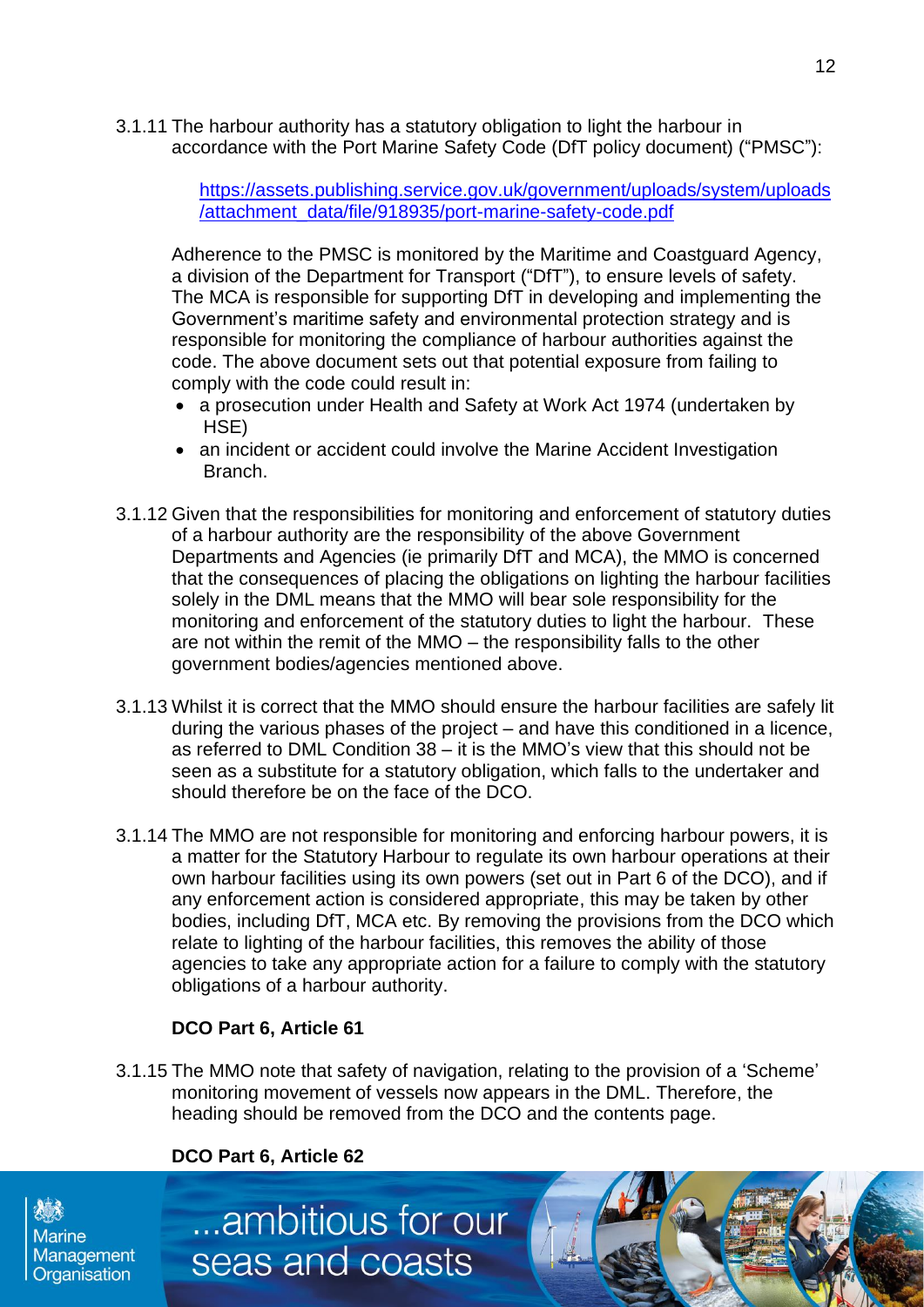3.1.16 The MMO note that the 'Rights to lease' within 62(2) references the 'object' in Schedule 2 to the HA 1964, this should read "objects".

#### **DCO Part 6, Article 63**

3.1.17 The MMO advises that there is a full stop which occurs prior to 'The undertaker', this should be removed.

#### **DCO Part 6, Article 69**

3.1.18 The MMO draws attention to the insertion of paragraph (2) to provide a defence in criminal proceedings, in light of our advice regarding Justice Impact Tests made throughout examination.

#### **DCO Part 6, Article 70**

3.1.19 The MMO suggest an alternative form of drafting below, which we suggest is included as a separate paragraph, as it adds clarity regarding the use of emergency powers:

> '(x) Except in an emergency, the powers conferred by paragraph (X) may only be exercised at least 48 hours after the giving of the special direction'

#### **DCO Part 6, Article 73**

3.1.20 The MMO queries whether the title still reflects the nature of the 'facilities' given the temporary beach landing facility is now referred to as the 'temporary marine bulk import facility'. The MMO notes that if this is to be changed, this should also be reflected within the contents also.

#### **DCO Part 6, Article 73A and Article 73B**

...ambitious for our

seas and coasts

- 3.1.21 The MMO further queries why the prescriptive dates are 28 days following the removal. We further flag the need for the removal of the temporary marine bulk import facility to be covered by the DML and to consider whether permission/consultation should be required with MMO prior to commencing the removal process.
- 3.1.22 The MMO further enquire as to whether it sufficiently clear that the powers in Part 6 will cease to have effect in respect of the temporary bulk landing facility only, and will the harbour powers still remain in force to enable the undertaker to regulate the permanent beach landing facility? As these are both considered to form part of the description of the harbour facilities.

# **3.2 Deadline 8 Submission – Deemed Marine Licence [Schedule 20 in REP8-036]**

3.2.1 The MMO have reviewed the most recent draft DML submitted to PINS, which we understand is within Schedule 20 of REP8-036, and we provide our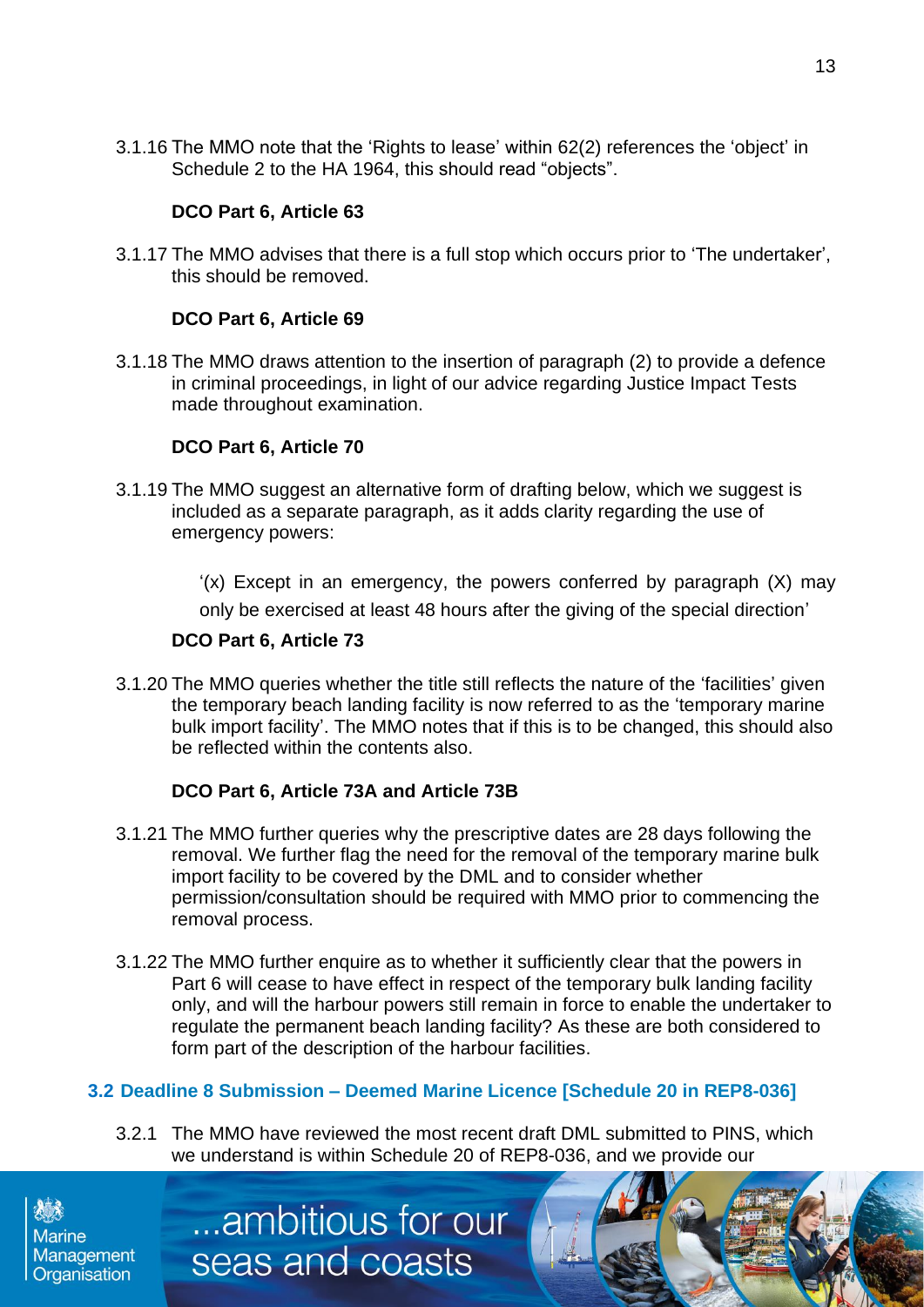outstanding comments on this draft below. However, the MMO have been engaging with the Applicant since this draft was submitted to refine the wording of the DML as much as possible. Where we have made agreements for further changes to be made to the DML for Deadline 10, we have stated so below.

#### **Part 1, Article 1(1) 'Interpretation'**

- 3.2.2 The MMO does not agree with the wording used for the definition of 'maintain'. The MMO advises that the word 'materially' is removed from the definition which states '[…]*provided such works do not give rise to any materially new or materially different environmental effects to those identified in the environmental information[…]'.* This is for the reasons outlined in sections 2.1.12 – 2.1.20 above.
- 3.2.3 The MMO note that the word 'plant' is still used in the DML (not when referring to the desalination pant). This is used in Condition 10(1)(b) and 52(1)(f). The MMO has previously advised the Applicant that it is not clear what 'plant' refers to and therefore if this term remains in the DML, the MMO advise that there is a definition inserted in the 'Interpretation' Article to explain this.
- 3.2.4 The final order of the 'Interpretation' Article should be alphabetical. Some changes are required to adhere to this, for example "CPMMP" should be after "condition", "MAP" should come before "Marine Case Management System", "MMMP" should come before "MMO", "VMP" should come after "undertaker", "Work No. 1A(bb)" should come before "Work No. 1A(m)". The MMO understands that these changes have been made by the Applicant for Deadline 10, apart from the placement of "CPMMP", which is still to be moved.

# **Part 2, Article 4 (1)(b)**

3.2.5 The MMO does not agree with the wording of this Article. The MMO considers that reference to 'materially' new or 'materially' different effects should be removed. The MMO considers that the activities authorised under the DCO/DML should be limited to those assessed within the environmental impact assessment. This is for the reasons outlined in sections 2.1.12 – 2.1.20 above. The current wording of this Article is:

> *'(1) Subject to the licence conditions in Part 3 of this licence, this licence authorises the undertaker to carry out any licensable marine activities under section 66(1) of the 2009 Act which (a) are not exempt from requiring a marine licence by virtue of any provision made under section 74 of the 2009 Act; and (b) do not give rise to any materially new or materially different environmental effects to those assessed in the environmental information.'*

The MMO advises that (b) is changed to: 'do not give rise to any new or different environmental effects to those assessed in the environmental information.'

# **Part 2, Article 4(2)(a)(vii)**

...ambitious for our

seas and coasts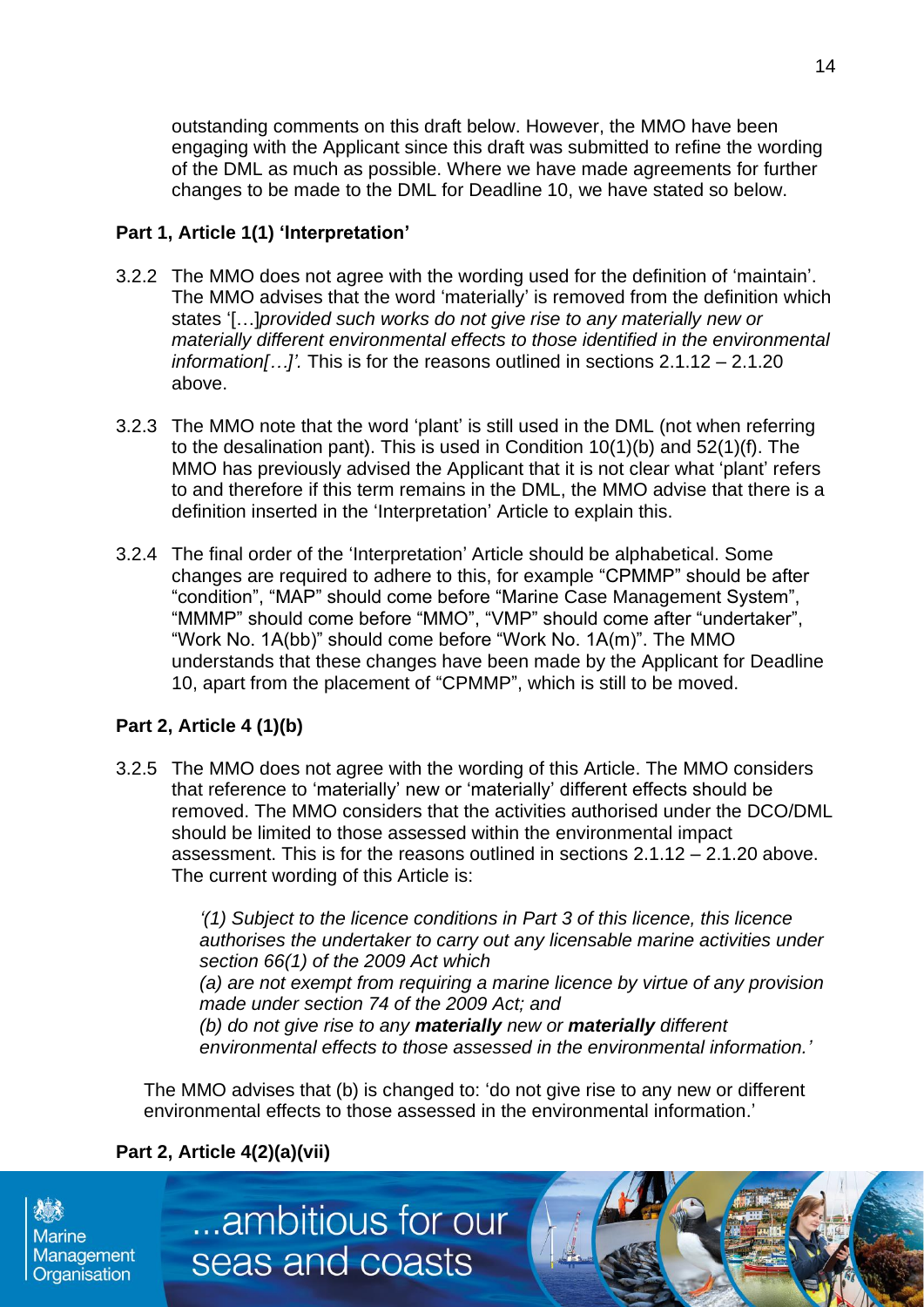3.2.6 The MMO have requested that dredge volumes are included for all capital dredging in line with the maximum parameters assessed in the Environmental Statement ("ES"). The MMO notes that the Applicant has agreed to insert the capital dredging volumes within the updated DML submitted at Deadline 10 which the MMO supports. The MMO advises that all references to volumes should be stated in metres cubed ("m<sup>3"</sup>). This comment is applicable throughout Part 2, Article 4(2) where dredging is a listed activity.

# **Part 2, Article 4(2)(a)(viii) and (ix)**

3.2.7 The MMO has had sight of the draft DML that will be submitted at Deadline 10, and we note that the maximum dredging volumes for maintenance dredging have not been inserted. The maximum annual maintenance dredging volumes should be stated, in line with the maximum parameters within the ES, so that this is clear to readers of the DML. The MMO was informed by the Applicant on 12 October 2021 that this would be updated for Deadline 10.

# **Part 2, Article 4 (2)(b)**

3.2.8 The MMO notes that Requirement 16 within the main DCO [REP8-036] Schedule 2 states the following:

#### *'Main development site: Removal and reinstatement*

*Following completion of the SZC construction works, all temporary buildings, structures, plant and equipment required for construction, including Work No.3 (accommodation campus) and Work No. 1A(bb) (temporary beach landing marine bulk import facility), must be removed, and landscape restoration works implemented in accordance with the details approved for requirement 14.'*

The MMO has noticed that the DML licensed activities within Schedule 20, Part 2, Article 4(2)(b) does not list the licensable activity of removal of Work no. 1A(bb) the temporary beach landing marine bulk import facility. It is imperative that the removal of Work no 1A(bb) is included in the licensed activities should the Applicant wish to remove this structure. The MMO acknowledges that this has been assessed within the ES and so this suggests that it is just a matter of including wording to this effect within the DML.

3.2.9 Furthermore, the temporary Marine Import Facility ("TMBIF") was already defined in Part 1, Article 1(1) as part of "Work No.1A(bb)" and therefore does not need to be defined again. The acronym TMBIF can just be used here.

# **Part 2, Article 4(2)(e)(iv)**

3.2.10 The MMO requests that the maximum volume of anti-scour material is included in the DML in line with what was assessed in the ES. The MMO notes that the Applicant has agreed to do this for the DML which will be submitted at Deadline

...ambitious for our

seas and coasts

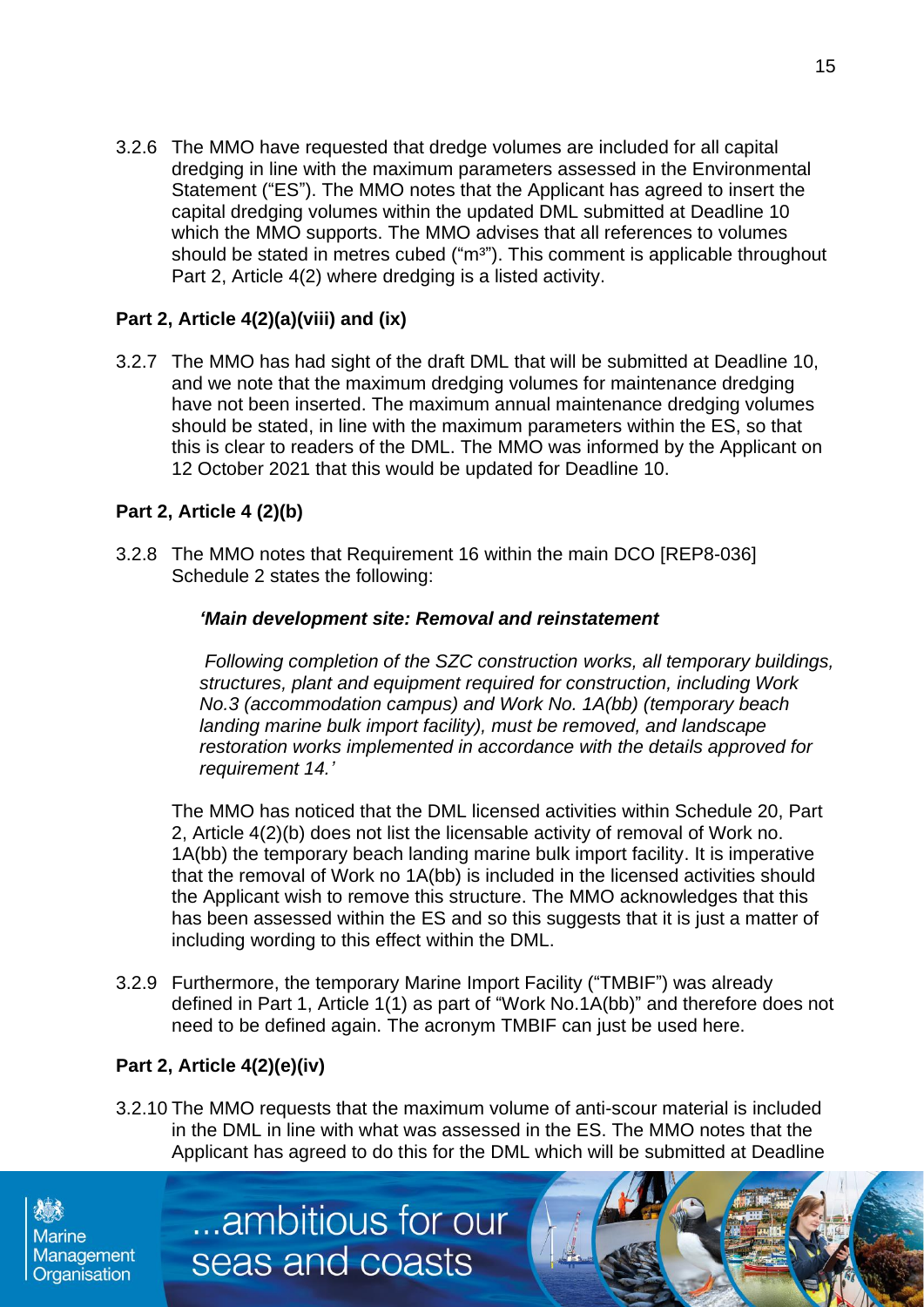10. This comment is applicable throughout Part 2, Article 4 of the DML where anti-scour material is referenced in the licenced activities.

# **Part 2, Article 4(2)(e)(vii)**

3.2.11 The MMO also requested that the maximum disposal volume is stated here. The MMO notes that the Applicant has agreed to do this for Deadline 10. This is applicable throughout Part 2, Article 4 where disposal is referenced in the licenced activities.

# **Part 2, Article 4(2)(n) and (m)**

3.2.12 The MMO notes that the Applicant has only included the marine licensable activities to construct the temporary desalination plant. The MMO advises that additional activities must be added to consent the removal of these structures. The MMO is aware that the Applicant intends to action this for Deadline 10 and we support the inclusion of these removal activities.

# **Part 2, Article 7**

3.2.13 The MMO have previously advised that the disposal site coordinates listed in Part 4, Table 10 of the DML fall slightly outside of those coordinates listed for the authorised development in Part 4, Table 1. It was noted that if this is intentional then the wording of this Article should be reworded to reflect this. The Applicant has proposed the following new wording to the MMO:

> '*The licensed activities must be carried in either the area bounded by the coordinates set out in Part 4 (Table 1) or, in relation to the disposal of capital dredge material and drill arisings (pursuant to condition 4(2)(p)) only, in the area bounded by the coordinates set out in Part 4 (Table 10), each defined in accordance with reference system World Geodetic System 1984 (WGS84).'*

The MMO approves of this new wording. In addition to this, the licenced activities section must be updated to ensure the correct coordinates tables are being referred to. In REP8-036 the Table number should be updated to 'Table 10' in Article  $4(2)(e)$ (ii) and (vii); Article  $4(2)(g)$ (ii) and (vii); Article  $4(2)(i)$ (ii) and (vii); Article  $4(2)(i)(iii)$ ; Article  $4(2)(k)(iii)$ ; Article  $4(2)(l)(iii)$ ; Article  $4(2)(m)(iii)$ ; Article  $4(2)(p)(i)$  and  $(ii)$ ).

# **Part 3, Conditions 8 and 9**

3.2.14 The MMO notes that this Article has been removed. The MMO disagree with this removal and suggest the following wording is added back in:

...ambitious for our

seas and coasts

'*Should the undertaker become aware that any of the information on which the granting of this licence was based was false or misleading in any material particular, the undertaker must notify the MMO of this fact in writing as soon as is reasonably practicable. The undertaker must explain in writing what* 

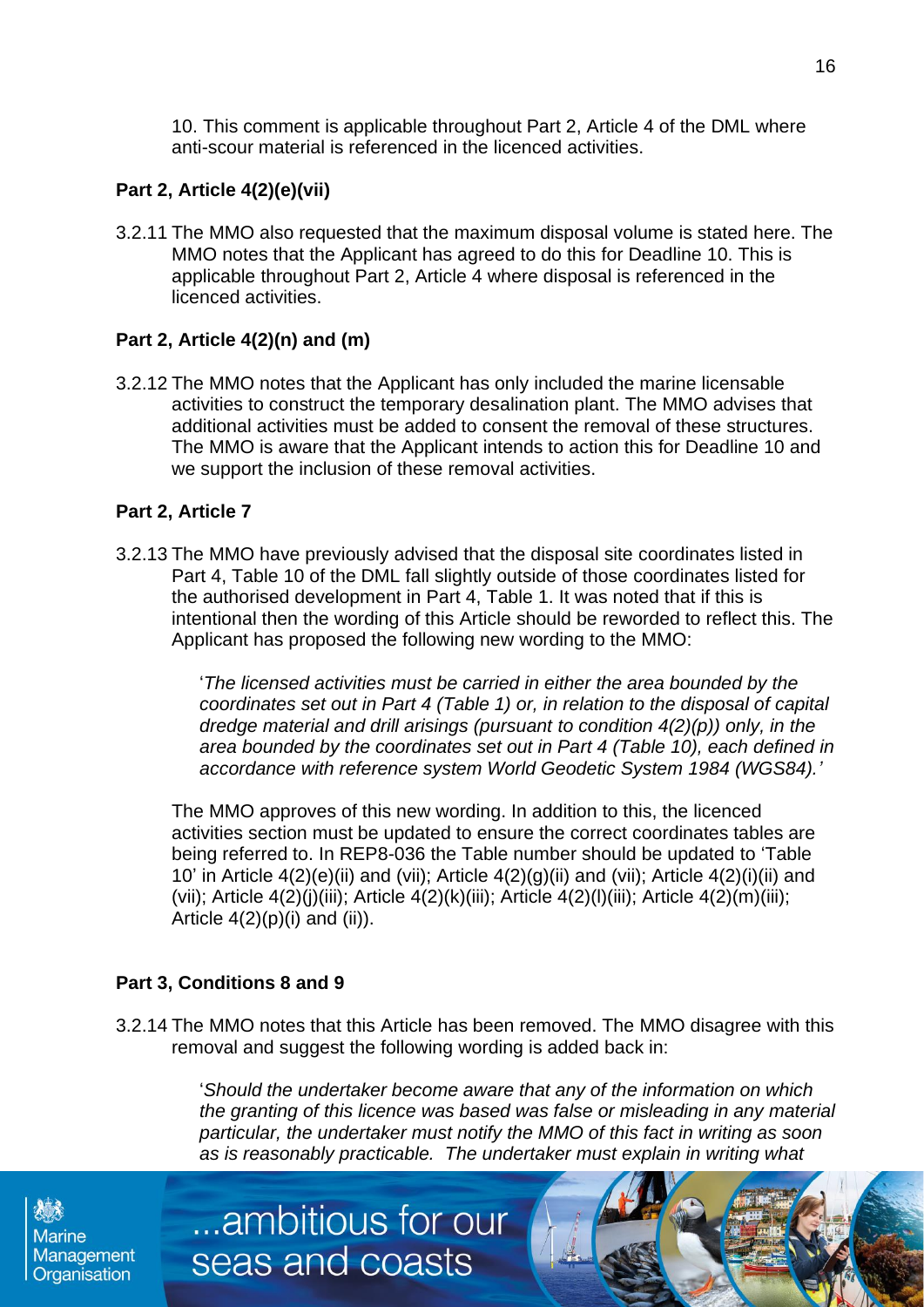*information was false or misleading in any material particular and must provide to the MMO the information as it should have been had it not been false or misleading in a material particular.'*

The MMO have been informed that the Applicant is intending to add this in the DML for the Deadline 10 submission. However, the MMO has had sight of the wording that the Applicant intends to use which is as follows:

*'Should the undertaker become aware that any of the information on which the granting of this licence was based was materially false or misleading, the undertaker must notify the MMO of this fact in writing as soon as is reasonably practicable. The undertaker must explain in writing what information was materially false or misleading and must provide to the MMO the correct information. Any oil, fuel or chemical spill within the marine environment must be reported to the MMO Marine Pollution Response Team as soon as reasonably practicable, but in any event within 12 hours of being identified in accordance with the following, unless otherwise advised in writing by the MMO*

*(a) within business hours on any business days: 0300 200 2024; (b) any other time: 07770 977 825; or (c) at all times if other numbers are unavailable contact: 0845 051 8486 or [dispersants@marinemanagement.org.uk](mailto:dispersants@marinemanagement.org.uk)*

*9(A) With respect to any condition which requires the licensed activities to be carried out in accordance with the plans, protocols or statements approved under this licence, the plans, protocols or statements so approved are taken to include amendments that may be approved in writing by the MMO subsequent to the first approval of those plans, protocols or statements provided it has been demonstrated to the satisfaction of the MMO that the subject matter of the relevant amendments do not give rise to any materially new or materially different environmental effects to those assessed in the environmental information.'*

The MMO welcomes that our advised wording has been added, however we disagree with the inclusion of 'materially' before 'false or misleading'. This is for the reasons we have set out above in section 3.2.5.

Furthermore, we disagree with this condition being merged with the pollution reporting condition which begins with 'Any oil, fuel or chemical spill…'. This is because two separate notifications to different MMO teams are required here, and so merging this into one condition is confusing. As per Part 1, 2 (2) and (3) marine.consents@marinemanagement.org.uk and the MMO Marine Case Management System (MCMS) should be used to notify the MMO of any changes to the environmental information as per the first part of this Article. Whereas, the Marine Pollution Response Team, whose contact details are stated in the Article, must be contacted in the emergency situation of an oil fuel or chemical spill in the marine environment. Therefore, the Marine Pollution

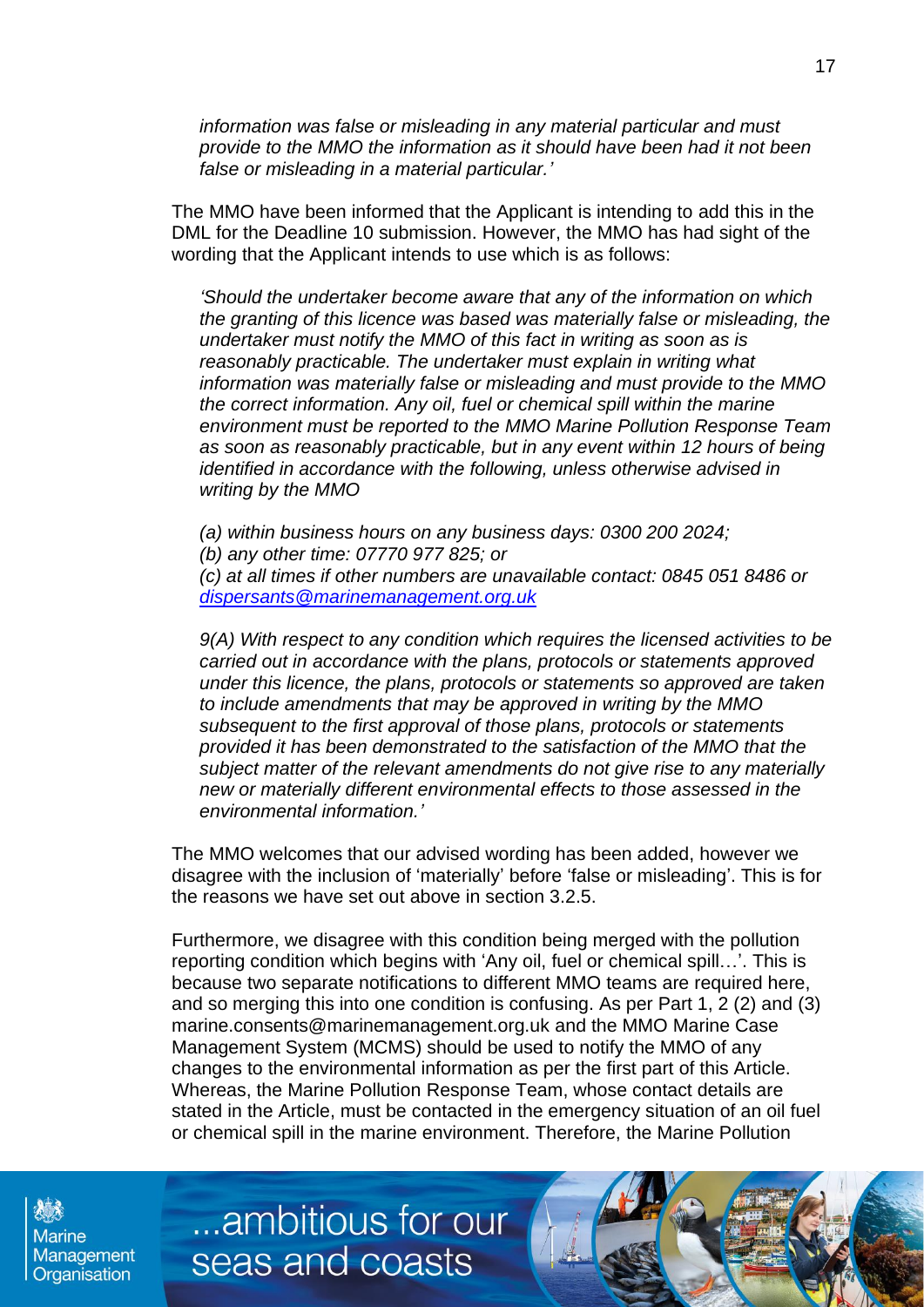reporting condition which starts at 'Any oil, fuel or chemical spill…' should be separated out as its own stand alone Article.

Furthermore, Article 9(A) relates to yet another separate topic, as it relates to updates to any of the plans, protocols and documents which are approved by the MMO under the DML conditions. As this does not related to Marine Pollution the MMO advises that this should be a new Article number, for example, Article 10.

# **Part 3, Condition 11(3)**

3.2.15 The MMO continue to disagree with the incorporation of determination dates within the DML. This applies throughout the DML conditions where 'determination dates' are referred to and our reasoning for this is explained in the outstanding issues section above (section 2.1).

# **Part 3, Condition 11(4)**

3.2.16 The MMO notes that where reference to agreement with the MMO is included in the DML, it must be stated that agreement with the MMO is 'in writing'. For example the wording in this condition should instead read:

*'(4) The detailed method statements must be implemented as approved unless otherwise agreed with the MMO in writing.'*

#### **Part 3, Condition 17(5)**

3.2.17 The MMO advised that Part 3 Condition 17(5) should be removed because we do not agree with a 'deemed approval' of the CPMMP. The MMO notes that the Applicant has agreed to remove this for Deadline 10. The Applicant has proposed the following new wording for this condition:

*'(1) No licenced activity or phase of activity may commence until a CPMMP (marine) has been submitted to and approved by the MMO in writing in consultation with the Environment Agency. The CPMMP (marine) must be in general accordance with the Draft Coastal Processes Monitoring and Mitigation Plan and must include, but is not limited to*

- *(a) Details of the area to be monitored;*
- *(b) the methods for monitoring;*
- *(c) the duration of monitoring;*
- *(d) the trigger points for mitigation;*

...ambitious for our

seas and coasts

*(e) a description of any proposed mitigation;*

*(f) examples of mitigation measures which could be implemented and which would be effective to mitigate particular results of the monitoring and how the appropriateness of each measure will be considered;*

*(g) details concerning its proposed review; and,*

*(h) details concerning the appropriate timing for a monitoring and mitigation cessation report to be prepared.*

*(2) The CPMMP (marine) must be implemented as approved by the MMO.*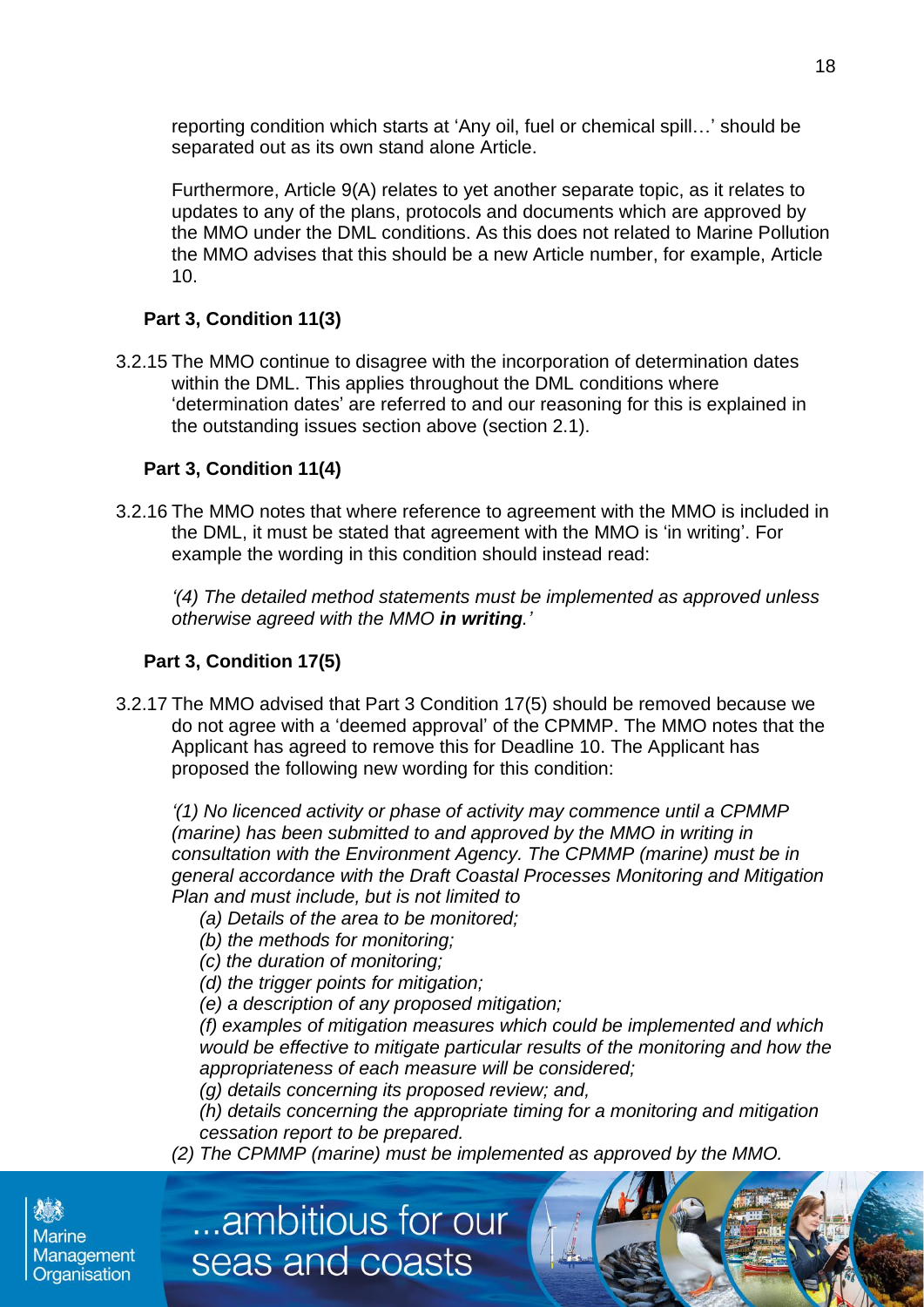*(3) Monitoring reports, as defined within the CPMMP, must be submitted to the MMO for approval in writing.*

*(4) Unless a shorter period is agreed with the MMO in writing, the undertaker must use reasonable endeavours to submit the CPMMP to the MMO at least 6 months prior to the proposed commencement of the relevant licenced activity or phase of activity.*

*(5) The determination date is 6 months from first submission of the CPMMP to the MMO.*

The MMO agrees with this wording, apart from the inclusion of a determination date in (5). We have explained our reasoning for this in section 2.1 above.

The MMO further advises that the  $(a) - (h)$  inclusions should match the information that is required to be contained within the CPMMP via Requirement 7A of the DCO. This is in line with agreements that have been made between the MMO, Applicant and East Suffolk Council as explained within section 1.6 of REP9-030.

Furthermore, we have specifically requested that the addition '*(3) Monitoring reports, as defined within the CPMMP, must be submitted to the MMO for approval in writing.'* Is inserted into this condition for Deadline 10.

# **Part 3, Condition 14**

3.2.18 The MMO has agreed with the Applicant that 14(1) will be updated to request that the *'name, address and function'* of any agents etc. will be provided to the MMO. MMO notes that 14(2) should also be updated to state this for consistency with the wording. The MMO understands that this should also apply to Condition 35(1)(e).

# **Part 3, Condition 17**

3.2.19 The MMO understand that the name of the CPMMP will be changed to 'CPMMP (marine)' at Deadline 10. The MMO is content with this name change, however we note that this should then be used consistently used throughout the DML instead of just CPMMP. The MMO has had sight of a version of the DML that may be submitted at Deadline 10 which is missing this new term at line 4 of Condition 14 after reference to the draft CPMMP and at Conditions 14(3), 14(4) and 14(5).

# **Part 3, Condition 18(3) and (4)**

3.2.20 The MMO note that the Applicant has proposed to half the time in which the MMO would have to review this submission. The MMO initially requested that these documents should be provided 6 months prior to works commencing but this has now been reduced to 3 months. The MMO request that this timescale is increased back to 6 months to allow the MMO sufficient time for review, and that provision (4) relating to a 'determination date' is removed (see section 2.1).

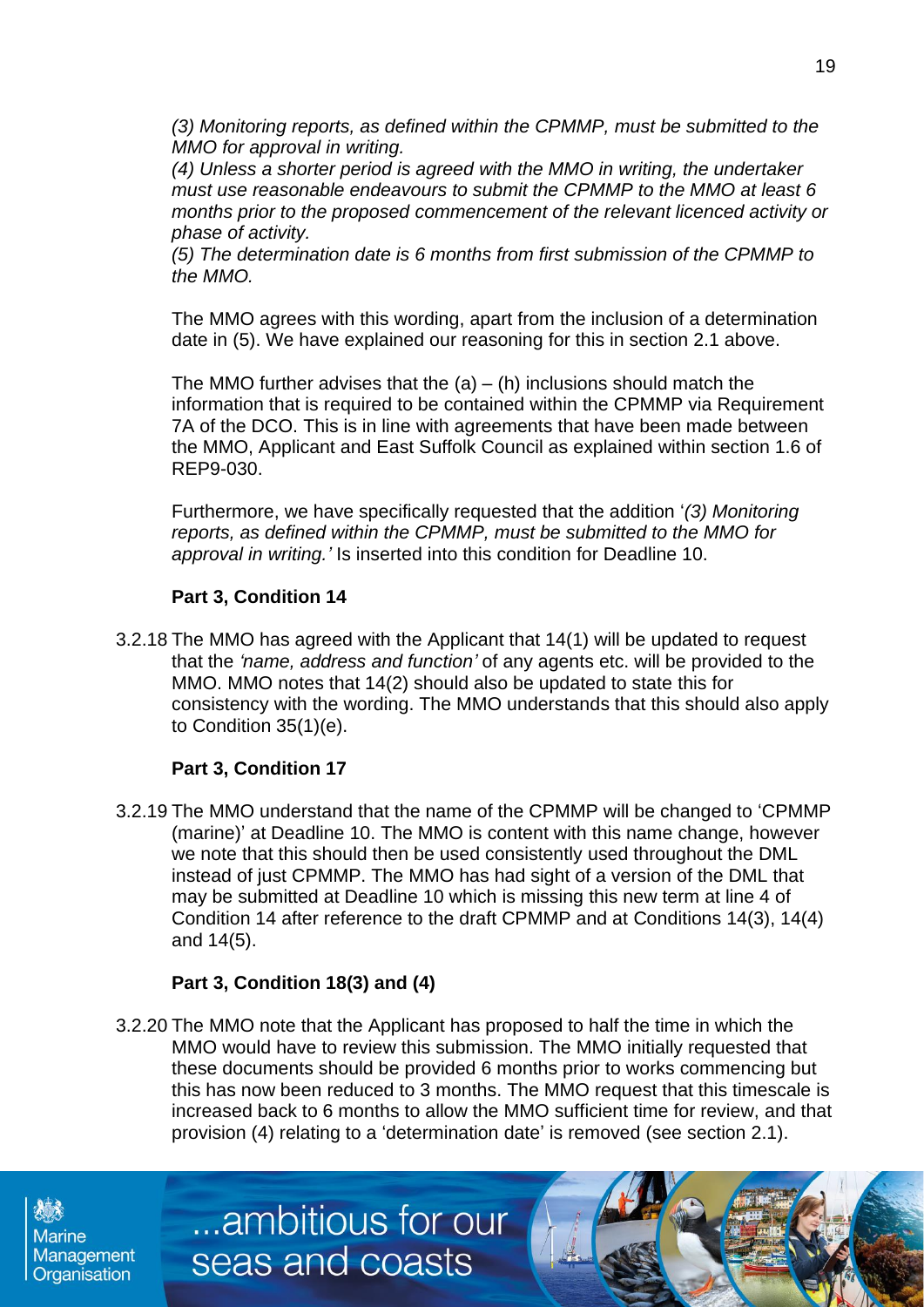#### **Part 4 'During Construction, operation and maintenance'**

3.2.21 The MMO do not deem a new part to be necessary here as what follows are also conditions as per 'Part 3'. Adding a new part here suggests that what follows are not also 'Conditions'. Therefore, the heading 'Part 4' should be removed and 'During Construction, operation and maintenance' should be a sub heading instead. The MMO notes that the Applicant has agreed to do this for Deadline 10.

#### **Part 4, Condition 29 (New condition)**

- 3.2.22 The MMO has agreed the inclusion of this new condition with the Applicant to ensure that the source of any rock or gravel that will be used within the marine environment as part of the works, for example the anti-scour material, is approved by the MMO prior to its use. This is to ensure that the rock or gravel is suitable to be used in the marine environment.
- 3.2.23 The MMO approve of the wording apart from the timescale for submission. The MMO advises that this should be 6 months to allow MMO sufficient time for review.

#### **Part 4, Condition 34**

3.2.24 The MMO requests that the Maintenance Activities Plan should also include 'details of where the licensed activities have been assessed in the environmental information'. This should be added to the list of information that must be provided within the plan. This is to evidence to the MMO at the stage that this is provided, and the specific maintenance activities have been identified which the Applicant was unable to identify at the time of consent, have definitely been assessed within the environmental information.

# **Part 4, Condition 35(1)(a)**

3.2.25 The MMO notes that this condition states that the areas that will be dredged are set out in Part 4 (Tables 2 to 8). The MMO understands that a new Table will be added for the area that will be dredged for the temporary desalination plant, and therefore the MMO advises that this should be updated to ensure that the correct Table numbers are referenced, e.g. 'Tables 2 to 9'.

# **Part 4, Condition 36(4)**

3.2.26 The MMO's comments on determination dates remain, see section 2.1.8 – 2.1.11 above. However, we note that a 3 month time period is considered too short to make a determination regarding this submission. The MMO has been informed that the Applicant intends to change this to 6 months in the DML submitted at Deadline 10. The MMO supports this change as it is a more appropriate timescale.

# **Part 4, Condition 37(4)**

**Marine** Management Organisation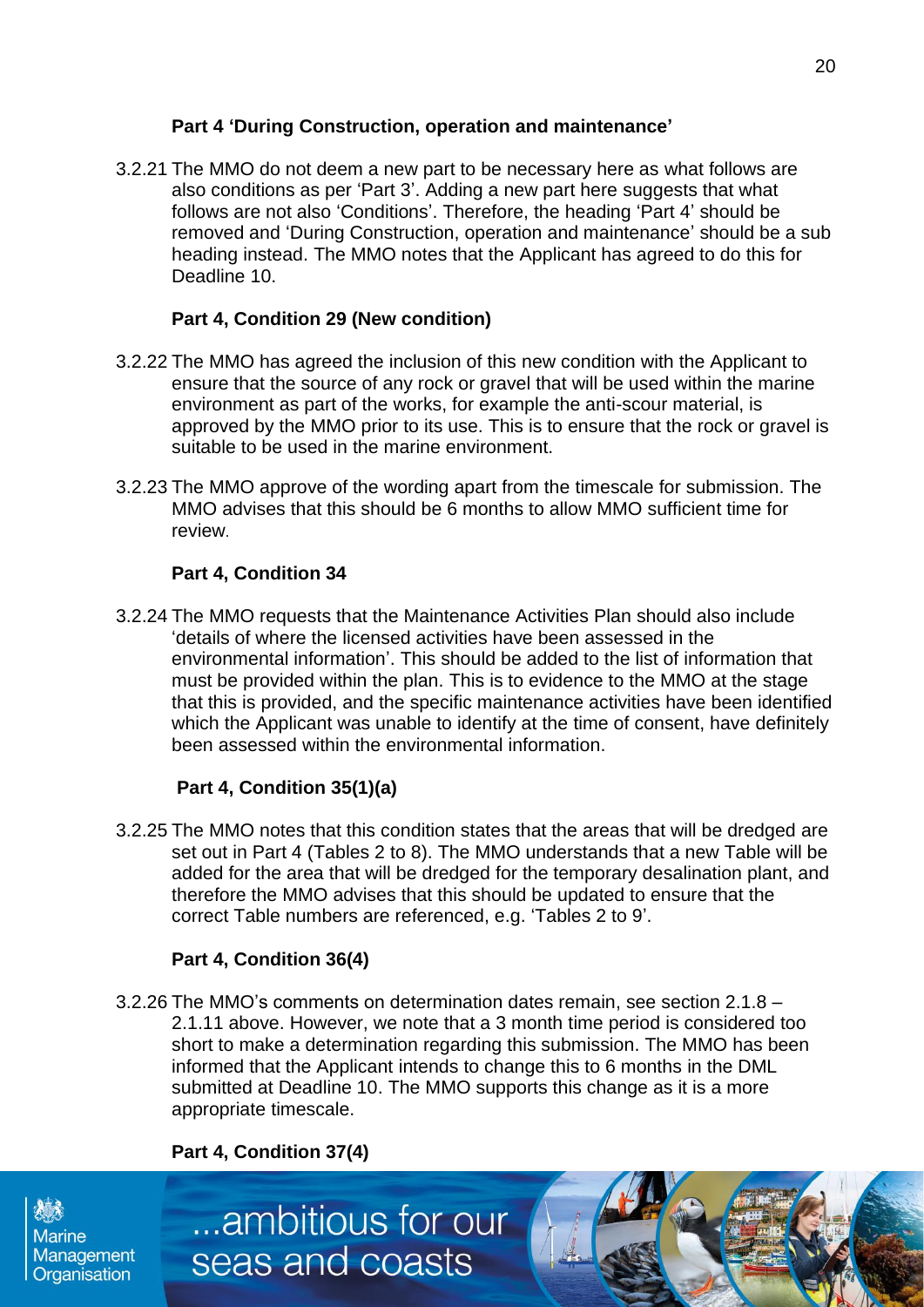3.2.27 The MMO recommends that this is separated into a new stand alone condition because OSPAR reporting is required in relation to disposal activities only, whereas the rest of Condition 37 (1) – (3) relates specifically to dredging activities. Dredging and disposal are considered two distinct separate licensable activities and OSPAR reporting is a significant requirement for disposal activities. Separating this requirement into a new condition would make it clear to the reader that this is a completely separate matter to the bathymetrical surveys that are required by 37  $(1) - (3)$  to confirm that the correct area and volume has been dredged.

# **Part 4, Condition 38**

3.2.28 The MMO are content with this condition as worded in the DML. However please see sections 3.1.7 – 3.1.14 of this response for our comments on the need for the Applicant to also have provisions in relation to safety of navigation in the Harbour Powers section of the DCO. The MMO consider that there should be a condition in the DML and requirements in the Harbour Powers.

# **Part 4, Condition 40 (1)**

3.2.29 The MMO understand that the Applicant is intending to add 'links to the CPMMP' as one of the activity details that must be included under this condition. For example, adding *'(f) links to the CPMMP'*. The MMO support this addition.

# **Part 4, Condition 40 (2)**

3.2.30 The MMO has previously noted that report REP5-124 states that no piling would occur between May to July to avoid potential effects to breeding birds, with works commencing in August. Therefore, the MMO advised that this should be secured within the consent by way of a new DML condition outlining this timing restriction on piling. The MMO understands that this condition will be updated in the DML submitted at Deadline 10 to secure this timing restriction. The MMO supports this.

# **Part 4, Condition 41**

- 3.2.31 The MMO understand that the Applicant is intending to add back in to 41(1) 'links to the CPMMP' as one of the activity details that must be provided under this condition. The MMO support this addition.
- 3.2.32 Additionally, the end of the sentence for 41(2) should also state 'in writing.'. This is for consistency with the rest of the DML. This applies throughout the DML as all approvals from the MMO should be 'in writing'.

# **Part 4, Condition 44(1)**

...ambitious for our

seas and coasts

3.2.33 The MMO understand that the Applicant is intending to add back in 'links to the CPMMP' as one of the activity details that must be provided under this condition. The MMO support this addition.

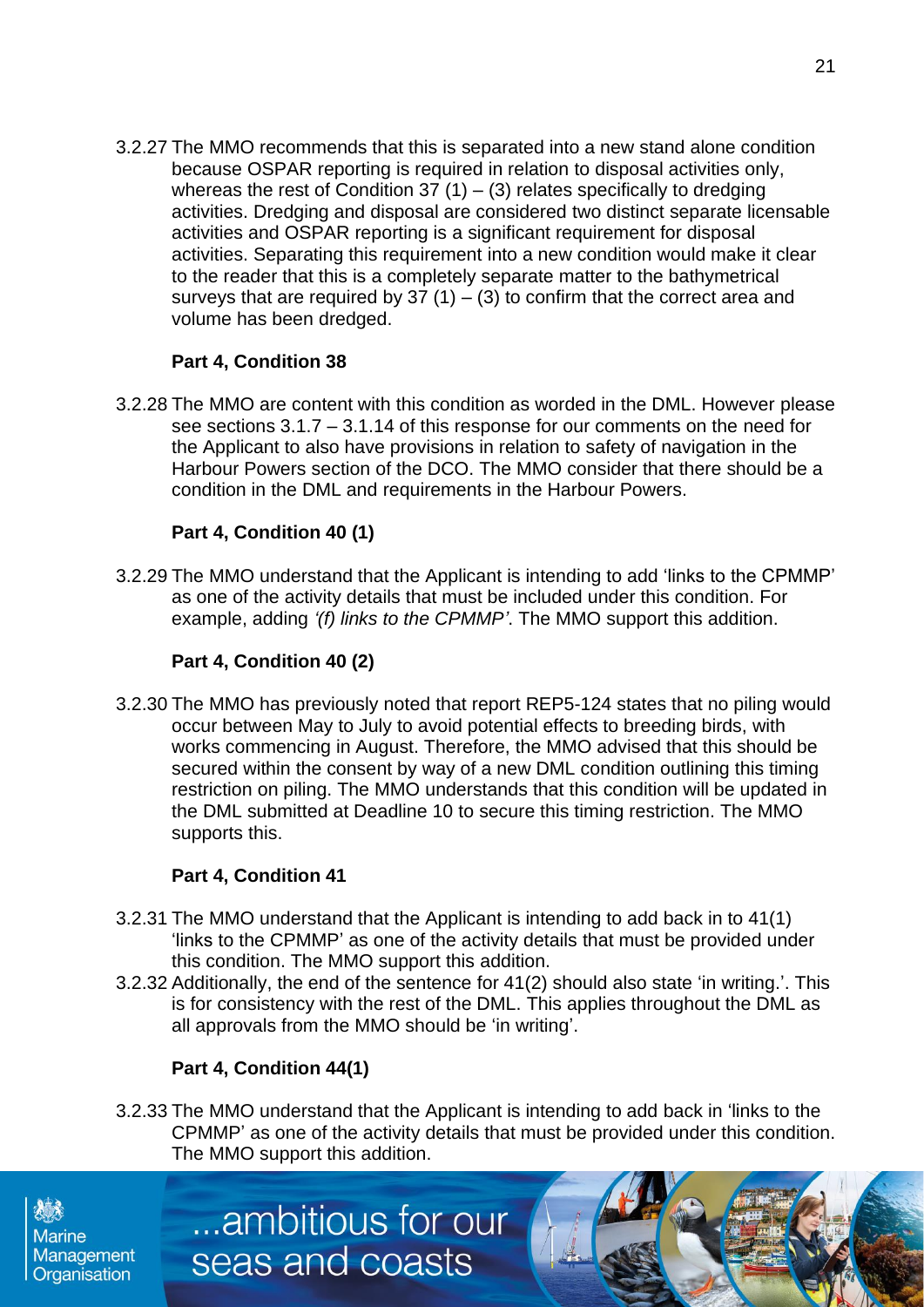#### **Part 4, Condition 45**

3.2.34 The MMO advise that this condition should be updated to state that the monitoring reports that are required by the *Sabellaria* Reef Management and Monitoring Plan ("SRMMP") must be submitted to the MMO for approval in writing. The MMO has agreed with the Applicant that the condition will be updated for Deadline 10. The MMO has with the following wording being added:

> *'(3) Monitoring reports, as defined within the SRMMP, must be submitted to the MMO for approval in writing.'*

3.2.35 The MMO is aware that Natural England have raised a concern that this condition does not secure that a pre-construction survey must be undertaken at least 18 months prior to the works commencing to identify the extent of *Sabellaria* in the area. This is agreed in the draft *Sabellaria* Reef Monitoring and Management Plan ("SRMMP") that will be submitted at Deadline 10. This has raised concerns for the MMO that the wording of the DML conditions relating to monitoring plans are not explicit enough that pre-construction, construction, and post construction monitoring must be undertaken as per the agreements that have been made within the individual draft monitoring plans. For example, the following lines in Condition 45 are not clear enough on their own:

> *'(2) The construction of Work No 2B must be carried out in accordance with the SRMMP as approved by the MMO. (3) Monitoring reports, as defined within the SRMMP, must be submitted to the MMO for approval in writing.'*

- 3.2.36 As there is a pre-construction survey required, saying that construction will be undertaken in accordance with the plan may be misleading in terms of securing all monitoring required.
- 3.2.37 Therefore, the MMO propose that a further line is added in to this condition to explicitly state that pre construction, construction , and post construction monitoring must be undertaken in accordance with the monitoring agreed in the draft SRMMP, unless otherwise agreed in writing with the MMO. This will secure that the pre-construction survey 18 months prior will be undertaken, while allowing room for the monitoring requirements to be refined via the final SRMPP submitted post content.
- 3.2.38 The MMO advises that this line should be added into all of the conditions where monitoring is required. Monitoring has been agreed via the following draft plans: the SRMMP; the Fish Impingement Monitoring and Mitigation Plan; the Smelt Monitoring Plan; and the Coastal Processes Monitoring and Mitigation Plan. Therefore, the following DML conditions should also be updated: Part 3, Condition 50; Part 3, Condition 51; Part 3, Condition 17.

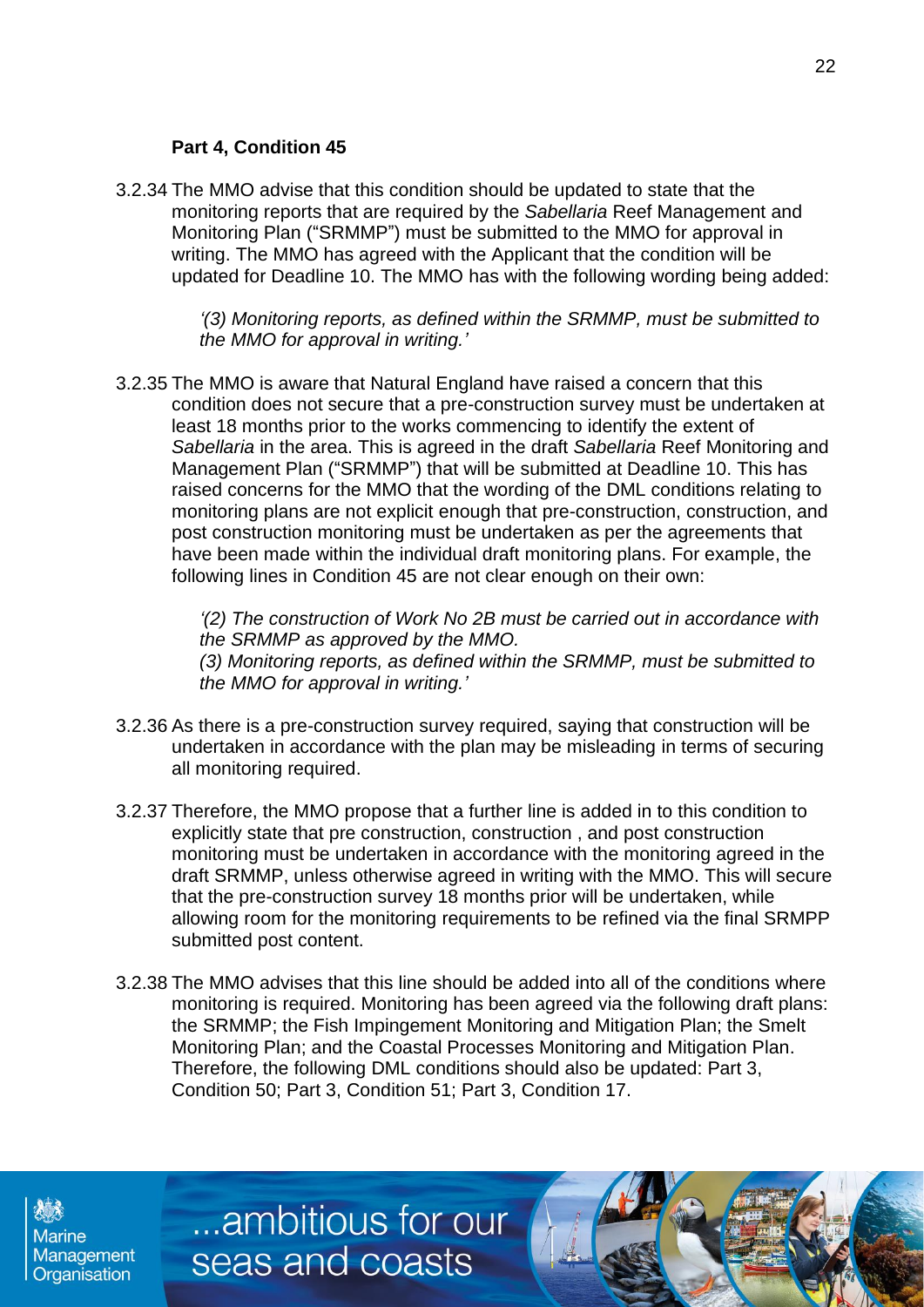*3.2.39* Furthermore, 45 (1) should be amended to change '*been submitted to the MMO in wring and approved by the MMO in writing.*' To just *'been submitted to and approved by the MMO in writing.'*

# **Part 4, Condition 48(1)**

3.2.40 The MMO understand that the Applicant is intending to add back in 'links to the CPMMP' as one of the activity details that must be provided under this condition. The MMO support this addition.

# **Part 4, Condition 49**

3.2.41 The MMO has agreed with the Applicant that the wording of this condition will be updated to the following in the DML submitted at Deadline 10:

*'Drill arisings from Work Nos. 2B, 2D and 2F must only be deposited within the "Sizewell C" disposal site set out in Part 4 (Table 10).'*

The MMO approves this new wording, and this is required to ensure that the appropriate disposal site is stated within the DML.

# **Part 4, Condition 50**

3.2.42 The MMO advise that this condition should be updated to state that the monitoring reports that are required by the Fish Impingement and Entrainment Monitoring Plan ("FIEMP") must be submitted to the MMO for approval in writing. The MMO has agreed with the Applicant that the condition will be updated for Deadline 10. The MMO agreed with the following wording being added:

> *'(3) Monitoring reports, as defined within the FIEMP, must be submitted to the MMO for approval in writing.'*

# **Part 4, Condition 51**

3.2.43 The MMO advise that this condition should be updated to state that the monitoring reports that are required by the Smelt Monitoring Plan ("SMP") must be submitted to the MMO for approval in writing. The MMO has agreed with the Applicant that the condition will be updated for Deadline 10. The MMO agreed with the following wording being added:

> *'(3) Monitoring reports, as defined within the SMP, must be submitted to the MMO for approval in writing.'*

# **Part 4, Condition 52**

3.2.44 The MMO note that the Applicant is proposing to include details of the removal of these structures as part of this condition. The MMO agrees with this change. The Applicant has suggested changing the wording of this condition to the following wording: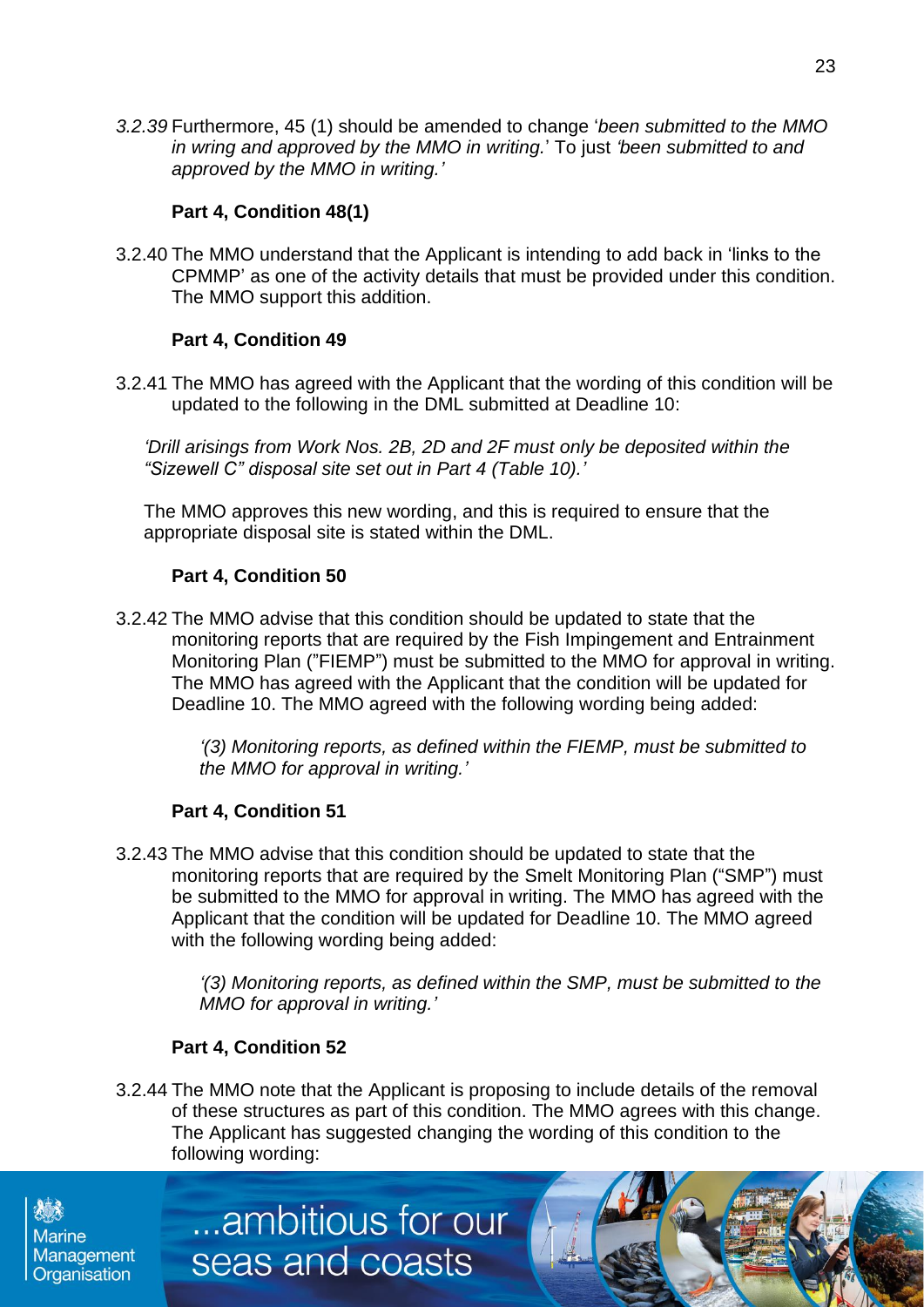*'(1) Work Nos. 2M, 2N, 2O and 2P must not commence until the following activity details have been submitted to and approved by the MMO in writing in consultation with the Environment Agency. The details must include, but are not limited to:*

*(a) the location, design, size and shape of the temporary desalination plant intake head (including the Passive Wedge-Wire Cylinder (PWWC), outfall head and associated vertical shafts);*

*(b) the alignment (horizontal and vertical) of temporary desalination plant intake and outfall tunnels;*

*(c) start and end dates for the installation;*

*(d) installation methodology and detailed method statement;*

*(e) removal methodology and detailed method statement, to include depth to which the tunnels must be removed to avoid legacy impacts on coastal processes;*

*(f) any proposed mitigation;*

*(g) navigational lighting to be used on plant;*

*(h) vessels to be used; and*

*(i) links to the CPMMP (marine).*

*(2) The construction and removal of Work Nos. 2M, 2N, 2O and 2P shall be carried out in accordance with the details approved by the MMO.*

*(3) Unless a shorter period is agreed with the MMO in writing, the undertaker must use reasonable endeavours to submit the activity details to the MMO at least 6 months prior to the proposed commencement of the relevant Work No.*

*(4) The determination date is 6 months from first submission of the activity details to the MMO.'*

The MMO approve of this wording apart from (1) which should state *'*The *activity* details must include, but not be limited to:  $\frac{1}{1}$ .

Furthermore, in (2), '*shall'* should be replaced with '*must'* and the sentence should finish with '*in writing*.' This is for consistency with the rest of the DML.

3.2.45 However, the MMO advises that a further condition relating to the removal of the desalination plant should be included to clarify that the plant must be removed prior to water abstraction commencing. This is to limit the desalination plant's life span to the construction phase only as agreed in examination.

#### **3.3 Deadline 8 Submission - 9.110 Sizewell C European Sea Bass Stock Assessment [REP8-131]**

3.3.1 At Deadline 8 the Applicant submitted a European sea bass stock assessment report which explores, using conservative assumptions, the potential long term impact on sea bass stocks from SZC operating concurrently with Sizewell B ("SZB") (and HPC).

**Marine** Management Organisation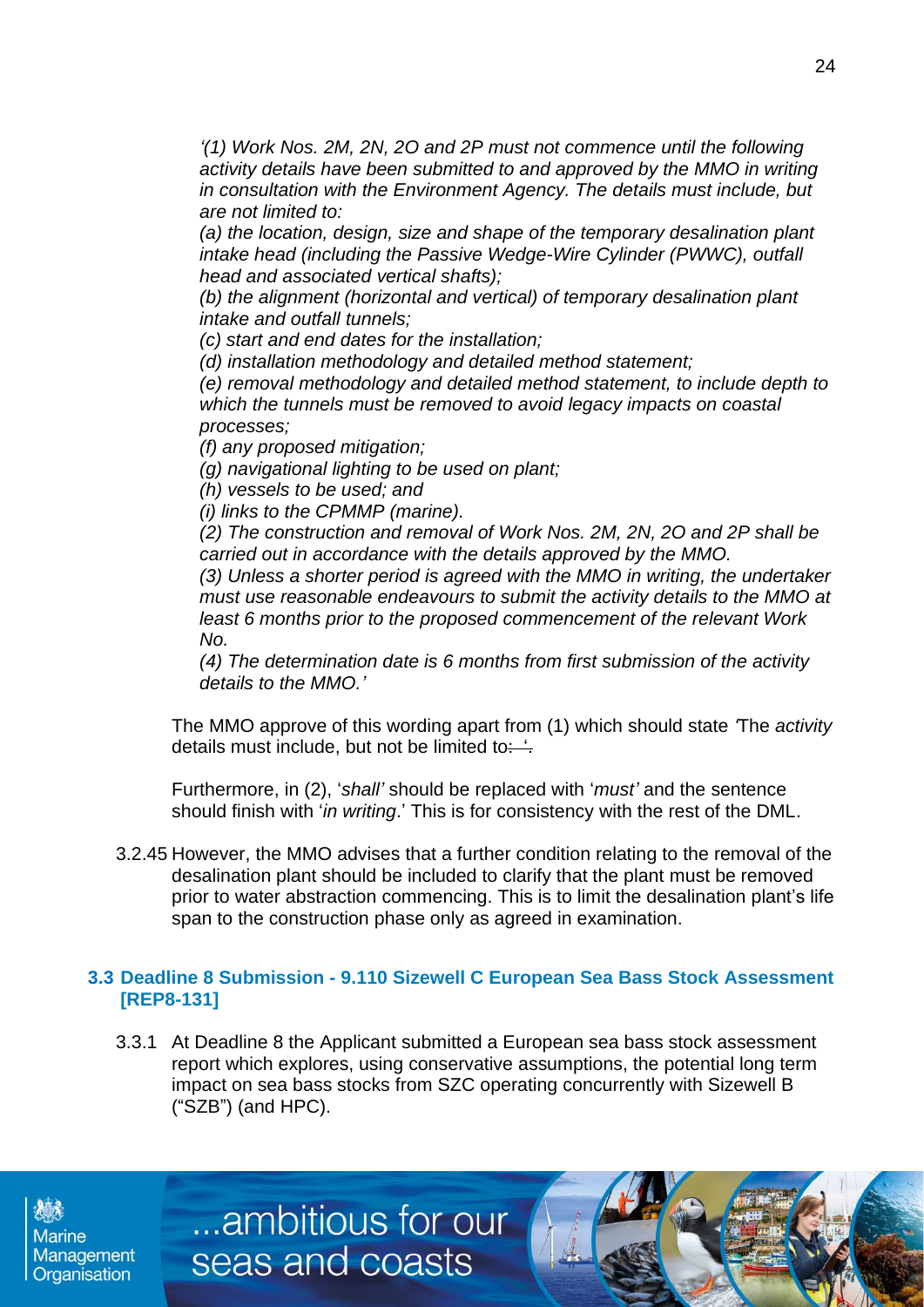- 3.3.2 The assessment has used the existing International Council for the Exploration of the Sea ("ICES") stock assessment model for seabass. The ICES sea bass stock assessment describes trends in the size of sea bass spawning populations over 35 years (1985-2020). The ICES assessment includes survey data, commercial landings and discards and recreational mortality as well as changes in management measures.
- 3.3.3 The Impingement predictions for SZC have been incorporated within the model using conservative assumptions:
	- a) Extreme worst case: Applies upper 95% confidence intervals of unmitigated impingement losses for the 35-year time series. Upper 95% confidence intervals of impingement represent 1 in 40-year events. This assessment is an extreme worst case because it assumes no mitigation and 1 in 40-year impingement events occurring every year, for 35 years. Assumes no FRR benefits.
	- b) Mean FRR mitigated scenario: Applies mean FRR mitigated SZC impingement mortality. This assessment is the most realistic scenario.
	- c) Upper FRR mitigated scenario: Applies upper 95% confidence intervals of FRR mitigated SZC impingement mortality (i.e., FRR mitigation factor of 0.551 applied to U95 impingement estimates). This assessment represents a highly precautionary scenario of U95 mortality rates occurring for 35 years consecutively.
- 3.3.4 All assessment scenarios are run without accounting for the distribution of sea bass, which are not uniformly distributed in the Greater Sizewell Bay. Survey data demonstrated low catch rates offshore and 95% of sea bass were caught in-shore of the Sizewell-Dunwich Bank suggesting that impingement predictions scaled-up from SZB may overestimate sea bass impingement at SZC. Thus, the MMO considers that the SZC impingement losses used in the model can be treated as precautionary.
- 3.3.5 A cumulative effects assessment was also undertaken which included potential effects of HPC alongside effects of Hinkley Point B, Hinkley Point A, Sizewell A and SZB (which were already included in the baseline model).
- 3.3.6 None of the assessment scenarios, indicated any potential impact on sea bass stocks. This is consistent with the results of the Centre for Environment, Fisheries and Aquaculture ("Cefas") Equivalent Adult Value ("EAV")-based risk assessment which indicated that impingement impacts are very small compared to commercial fishing/recreational angling impacts.
- 3.3.7 The results indicate that if SZC had been operational in the period 1985 to 2020, impingement mortality would not have long-term effects on the dynamics of the adult sea bass population and environmental variation and fishing would have remained the overriding drivers of population dynamics. Results show that SSB would still have increased and decreased at the same times and at an almost identical rate whether or not SZC were operating. This is particularly evident during the periods of spawning biomass decline in the 1980s, and more recently

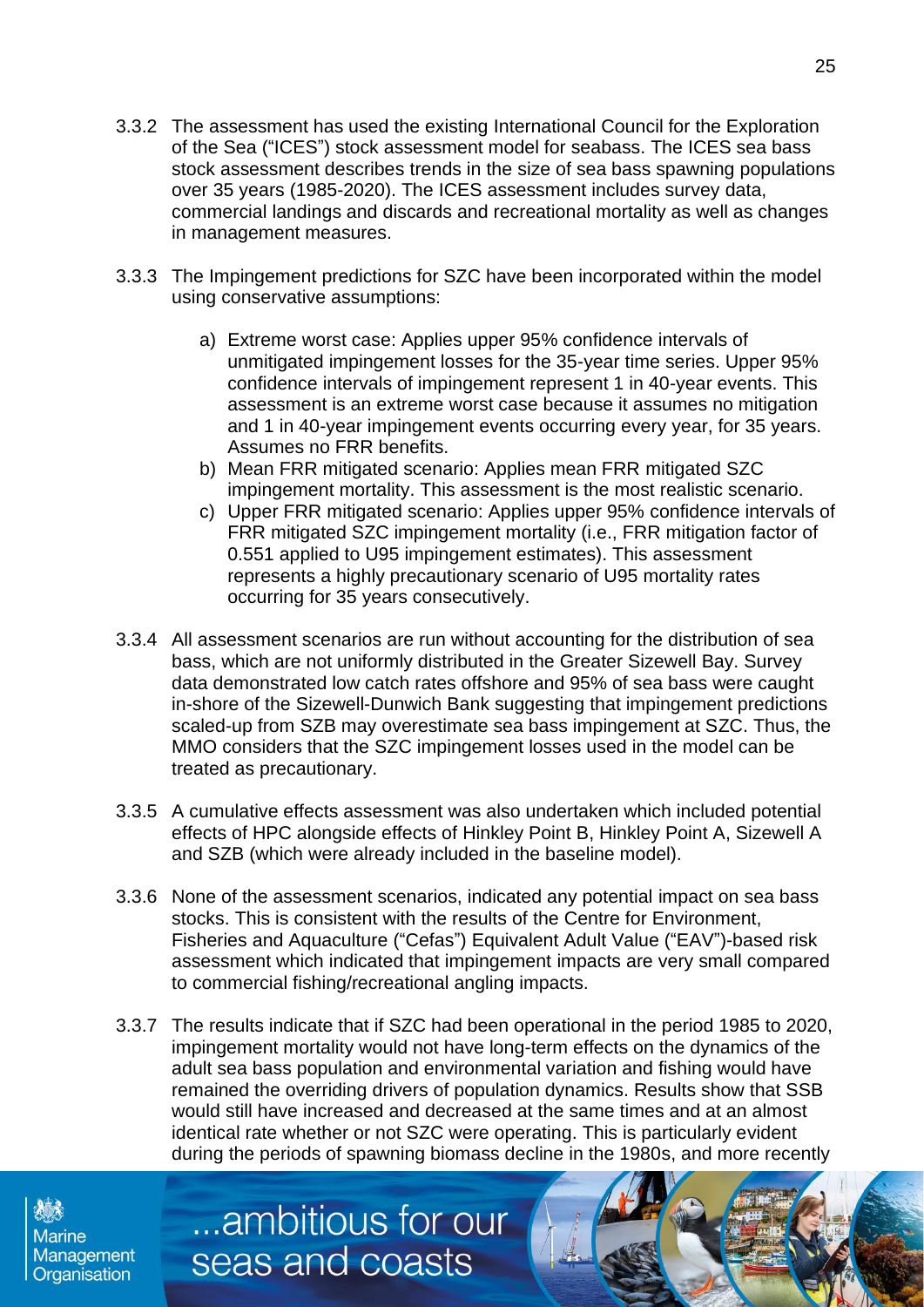the 2010s. During this potentially sensitive period from 2010-2018 of low biomass (coinciding with CIMP) the population trends are barely discernible with or without the addition of SZC impingement mortality.

3.3.8 Therefore, the MMO consider that the results provide a high level of confidence that impingement impacts from SZC on sea bass will not be significant either alone or in combination with SZB and HPC.

#### **3.4 Deadline 7 Submission – Fourth Environmental Statement ("ES") Addendum – DCO Change 19 [REP7-029, REP7-030, REP7-284]**

3.4.1 At Deadline 7 the Applicant applied for DCO Change 19, to construct a temporary desalination plant to supply water during the construction phase of the authorised development. The MMO has provided our comments on this change in the following submissions: EV-223 and section 4 in REP8-164. However, due to our ongoing review we were not able to comment on the impacts of this change on coastal geomorphology and hydrodynamics and marine water quality until now. Therefore, please find our comments on these matters below. We also provide an update on our comments on the impacts of the desalination plant on marine ecology and fisheries.

#### **Impacts of Temporary Desalination Plant on Coastal Geomorphology and Hydrodynamics**

- 3.4.2 The MMO considers that the only parts of the desalination plant which have a risk of impacts on coastal processes are the headworks and outfall diffusers. The intake and brine outfall pipes will be installed using directional drilling and therefore will be under the seabed. The landside elements are all away from the beach, being initially constructed on the main site platform area before being relocated to the temporary construction area. It is agreed that the marine works are too far away from the coastline to influence the littoral transport. However, the location of the intake and outfall appear to be close to the outer longshore bar. Therefore, the geomorphological element to consider is the impacts to the outer longshore bar. This is stated within the ES Addendum.
- 3.4.3 The assessment in REP7-030 is not clear on where the headworks will be located. Paragraph 3.7.16 states a location on the bar crest is considered as a precautionary approach, which is a reasonable decision, however Table 3.3 then refers to the discharges being outside of the outer bars.
- 3.4.4 If the headworks are on the outside of the offshore longshore bar as appears to be the plan then the MMO would consider the conclusions of the ES Addendum to be appropriate in relation to impacts on coastal geomorphology, and we would be content that effects will be not significant. However the approach of using a worst case scenario for the assessment with the headworks on the crest of the outer longshore bar loses the clarity of the assessment as it raises more questions about the risk of lowering sections of the crest of the bar. If the Applicant clarified that the headworks would be located on the outside of the

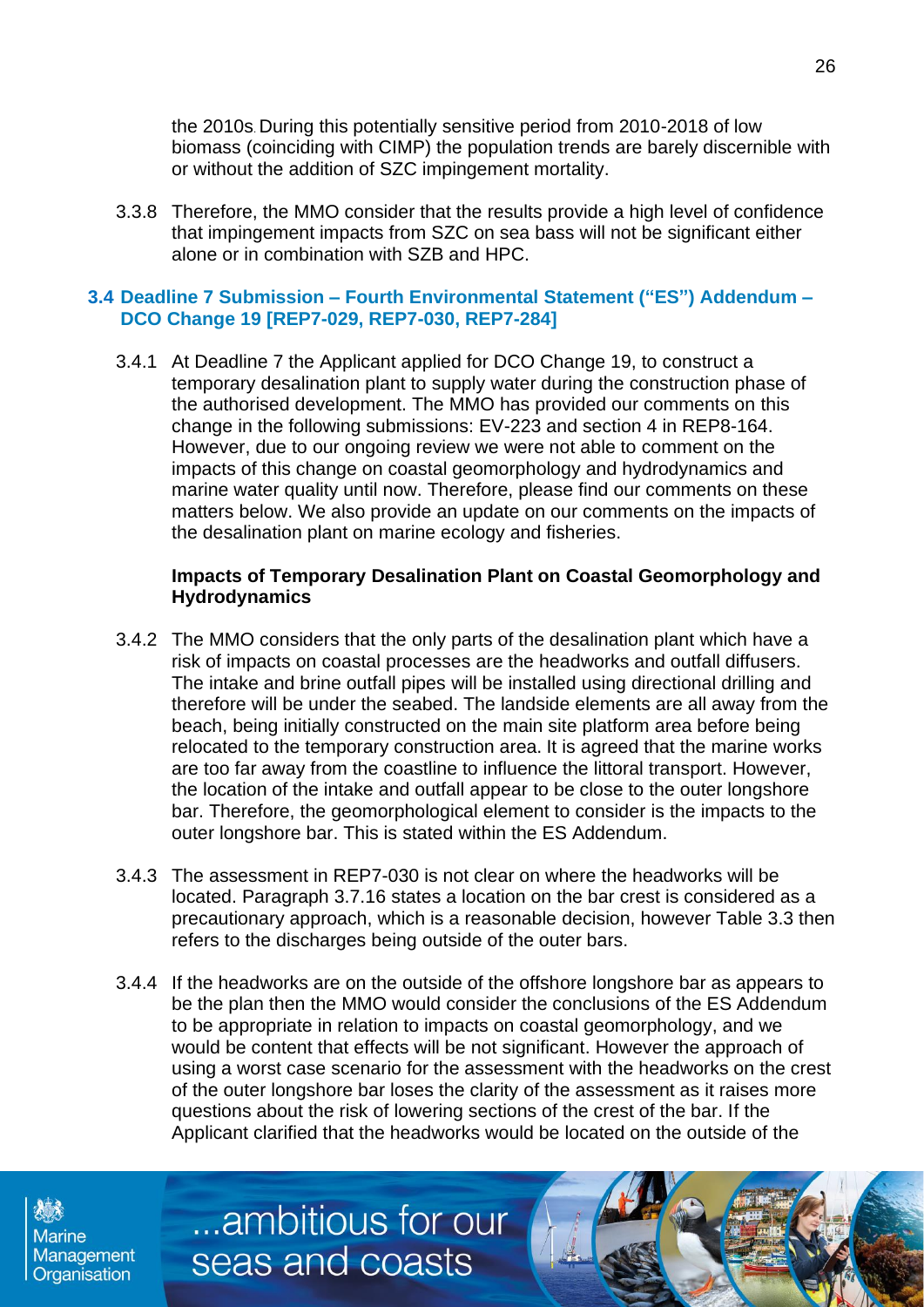offshore longshore bar then the MMO would be more content to agree that the impacts from this are not significant.

- 3.4.5 It is stated that the backhoe dredging method will be used for the headworks which the MMO consider is reasonable for the small volume of dredging needed. This has the benefit of very limited sediment release rates and hence small environmental effects. However, paragraph 3.7.19 in REP7-030 refers to *'the plume created by the suction dredge head'*. The MMO advises that it should be be confirmed if a suction dredger is being considered here.
- 3.4.6 Paragraph 3.7.33 in REP7-030 states that the worst case scenario for scour is in tidal flow only as waves would act to infill and reduce scour depth. This means that scour patterns would not be constant and would change during and after wave events. However, in our view the effects of waves cannot be completely discounted. The worst case is more likely to be when the wave and current forces and associated turbulence are sufficient to initiate sediment movement at the structures but without the waves being large enough to initiate wider areas of sediment transport. However, even with this caveat the MMO consider the size of the estimated scour hole in the assessment to be suitably precautionary.
- 3.4.7 Paragraph 3.7.35 in REP7-030 mentions the effect of the jet at the outfall. The MMO consider that a view on the combined scour extent from the presence of the structure and the outfall flow should be added. There should be a similar assessment of the effect of the flow into the intake, noting the discharge is almost twice that of the outfall. If the precautionary assumption of the headworks being on the crest of the bar is taken forward the scour prediction shows a lowering of an almost 20 metre ("m<sup>2"</sup>) section of the crest by up to 2.1 m. Such a change could have consequences for wave propagation which are not explored. Potentially this choice of location for the headworks is too precautionary and either should be amended/deleted or the consequences of this precautionary assumption taken forward.
- 3.4.8 The extent of scour in paragraph 3.7.35 is measured from the centre of the structure. It would be preferable as a precautionary assessment to measure it from the edge of the structure.
- 3.4.9 The MMO notes that there is no assessment of the cumulative impacts of the intake and outfall combined with the other marine works for coastal processes although there is for some of the other assessments.

#### **Impacts of Temporary Desalination Plant on Marine Water Quality and Sediments**

- 3.4.10 In considering the desalination plant the main aspect of concern for water quality is the discharge of high salinity, dense water with elevated concentrations of heavy metals and some phosphorus in it.
- 3.4.11 Paragraph 3.8.29 in REP7-030 states the use of a diffuser head would facilitate mixing to minimize the footprint of elevated salinity to within 6-10 m of the outfall.

...ambitious for our

seas and coasts

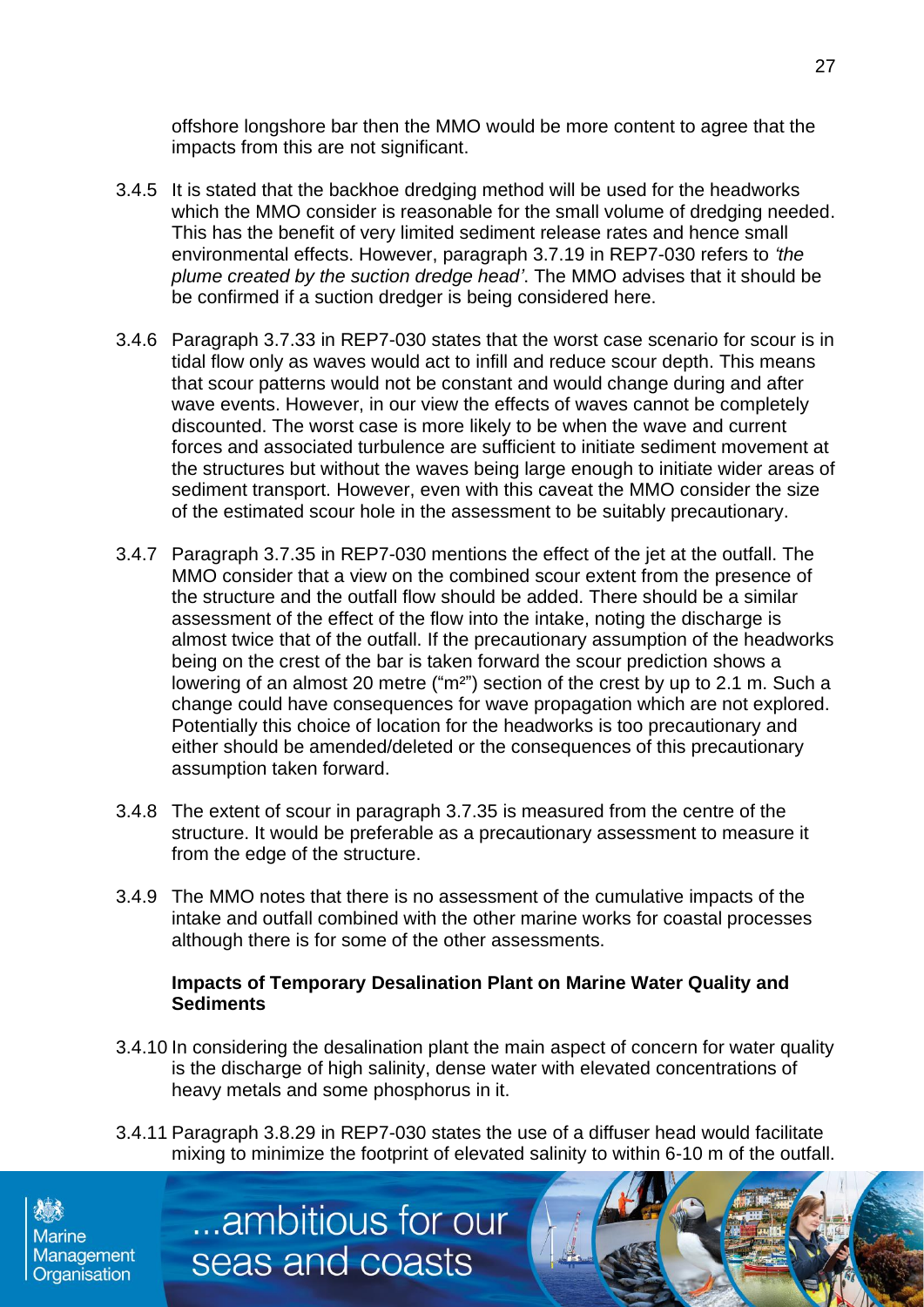However, the MMO notes that evidence is required to back up this assumption, noting the nature of the high density water and the low exit velocities expected. Furthermore, it is assumed that the form of the diffuser head is not yet finalised and so evidence that the final choice of diffuser achieves the required mixing will be needed once it is decided upon, particularly noting the risk of near bed pooling at times of low ambient current. Without mixing, the dense water with its associated chemicals would be expected to form a near bed dense plume moving downslope and affecting more of the seabed.

3.4.12 The MMO notes that our comments above are related to the detail of defining the relatively small effects that can be expected from the desalination plant. Based on the above evidence being provided, the MMO would agree that the impacts on marine water quality ad sediments are not significant.

#### **Impacts of Temporary Desalination Plant on Marine Ecology and Fisheries**

- 3.4.13 The MMO provided our comments on the impacts on marine ecology ad fisheries in EV-223 and section 4 in REP8-164. We advised that further information should be provided regarding the CORMIX modelling and outputs presented in the ES Addendum to assess the extent of the hypersaline plume from the desalination plant at different stages of the tide. This was required to enable the MMO to conclude that the desalination plant would have no significant effect on marine ecology and fisheries.
- 3.4.14 The Applicant has since provided further information to MMO regarding the CORMIX modelling. The MMO has reviewed this information and have the following comments.
- 3.4.15 The Applicant provided a table indicating how initial dilution varies across different states of tide and across the spring-neap cycle. This data indicates that the maximum distance over which salinity will be elevated by more than 1 practical salinity unites ("PSU") above baseline is limited to 21m from the outfall at slack low water on a neap tide. These conditions will occur near the seabed due to the density of the saline plume. The data further indicates that the distance from the diffusers over which salinity might exceed 38.5 PSU (and thus might pose a risk of toxic effects on planktonic or benthic organisms) is limited to a maximum of around 4m (also on low water neap tides).
- 3.4.16 In our previous comments the MMO requested that the Applicant also provides more details about the variation in water depth and flow speed at the discharge location over a spring-neap tidal cycle. In this respect the modelling results remain relatively unsupported. From first principles, a saline discharge of 0.07metres cubed per second ("m3/s") discharging several hundred metres offshore in a minimum water depth of around 5m will achieve a reasonable level of initial dilution and subsequent dispersion. Even with a relatively slow flow speed of 0.1metres per second ("m/s"), dilution by a factor of 4 would reduce salinity levels below concentrations at which they could be toxic to marine life. Such levels of dilution will be achieved within a short distance of the outfall and the modelling outputs presented by the Applicant are credible.

**Marine Management** Organisation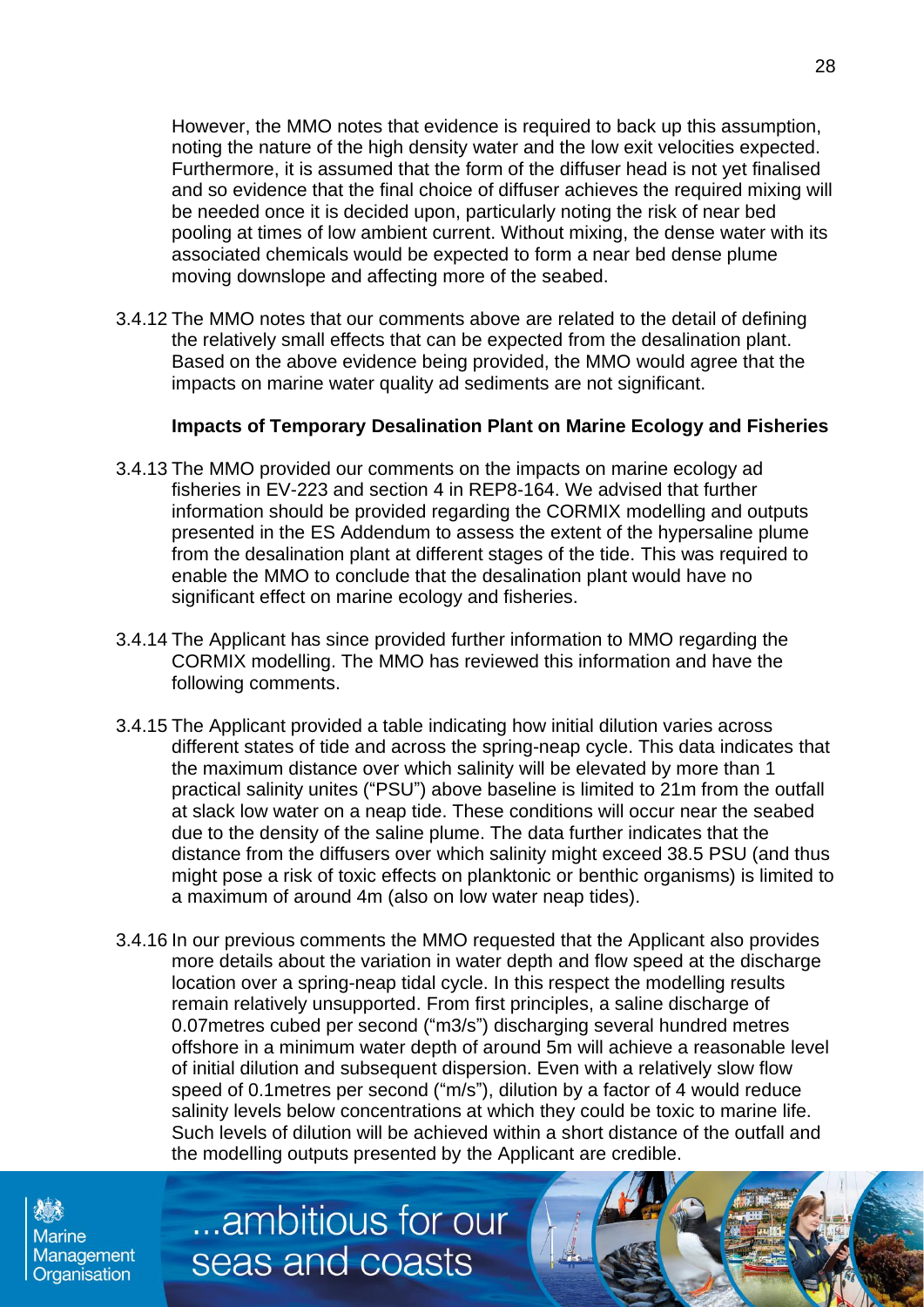3.4.17 While the MMO consider that based on this modelling and our understanding of the discharge and the local receiving environment, any risks to marine ecology or fisheries receptors are likely to be minimal and not significant. We consider that further information should be provided to validate the CORMIX modelling.

糖 **Marine** Management Organisation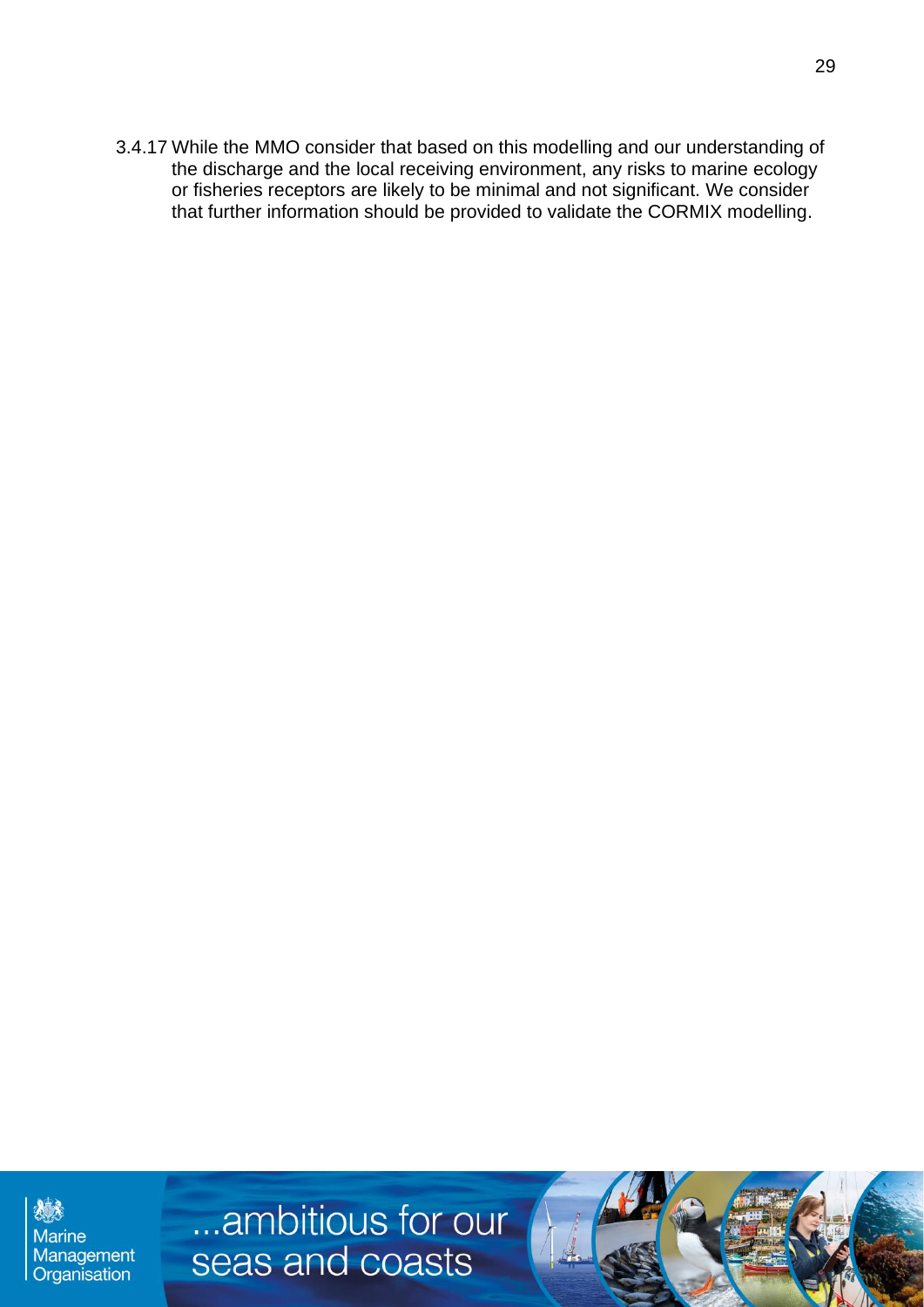#### **4. Responses to any further information requested by the ExA for this Deadline**

#### **4.1 MMO Response to Rule 17 letter (dated 6 October 2021)**

On 6 October 2021 the MMO received the Rule 17 letter from the ExA, including requests for further information to be provided at Deadline 10. Please find our responses to these requests set out in Table 1 below.

Table 1: The MMO's responses to the ExA questions in Rule 17 letter (6 October 2021).

| Questions on Deadline 8 submissions |                                                    |            |                                                     |
|-------------------------------------|----------------------------------------------------|------------|-----------------------------------------------------|
| 3.                                  | On a number of occasions in their document         | <b>MMO</b> | Where the MMO have commented that we                |
|                                     | "MMO Full Submission" at Deadline 8 the MMO        |            | consider our previous comments to be "closed",      |
|                                     | say that their earlier remarks / representations / |            | this is because these comments have been            |
|                                     | objections can be "considered closed". Please will |            | resolved due to further information that has been   |
|                                     | the MMO clarify what they intend the ExA to        |            | provided by the Applicant to address them.          |
|                                     | understand. Are the remarks withdrawn, do they     |            |                                                     |
|                                     | stand (and the MMO has nothing to add), has the    |            | In particular, the majority of our previous         |
|                                     | matter been resolved in some way and if so how,    |            | comments on impacts to fish are considered to       |
|                                     | or is there some other meaning?                    |            | have been resolved as the Applicant provided the    |
|                                     |                                                    |            | additional information that we requested.           |
|                                     |                                                    |            |                                                     |
|                                     |                                                    |            | The MMO previously advised that further             |
|                                     |                                                    |            | information should be provided to assess the        |
|                                     |                                                    |            | feasibility of installing and operating an Acoustic |
|                                     |                                                    |            | Fish Deterrent ("AFD") system at Sizewell C prior   |
|                                     |                                                    |            | to AFD being excluded from the cooling water        |
|                                     |                                                    |            | system design. The Applicant provided Report        |
|                                     |                                                    |            | REP5-123 which contained the information to         |
|                                     |                                                    |            | address this request. The Applicant's main          |
|                                     |                                                    |            | argument for not installing AFD is that the effects |
|                                     |                                                    |            | of fish entrapment are not significant and          |
|                                     |                                                    |            | therefore additional mitigation is not justified.   |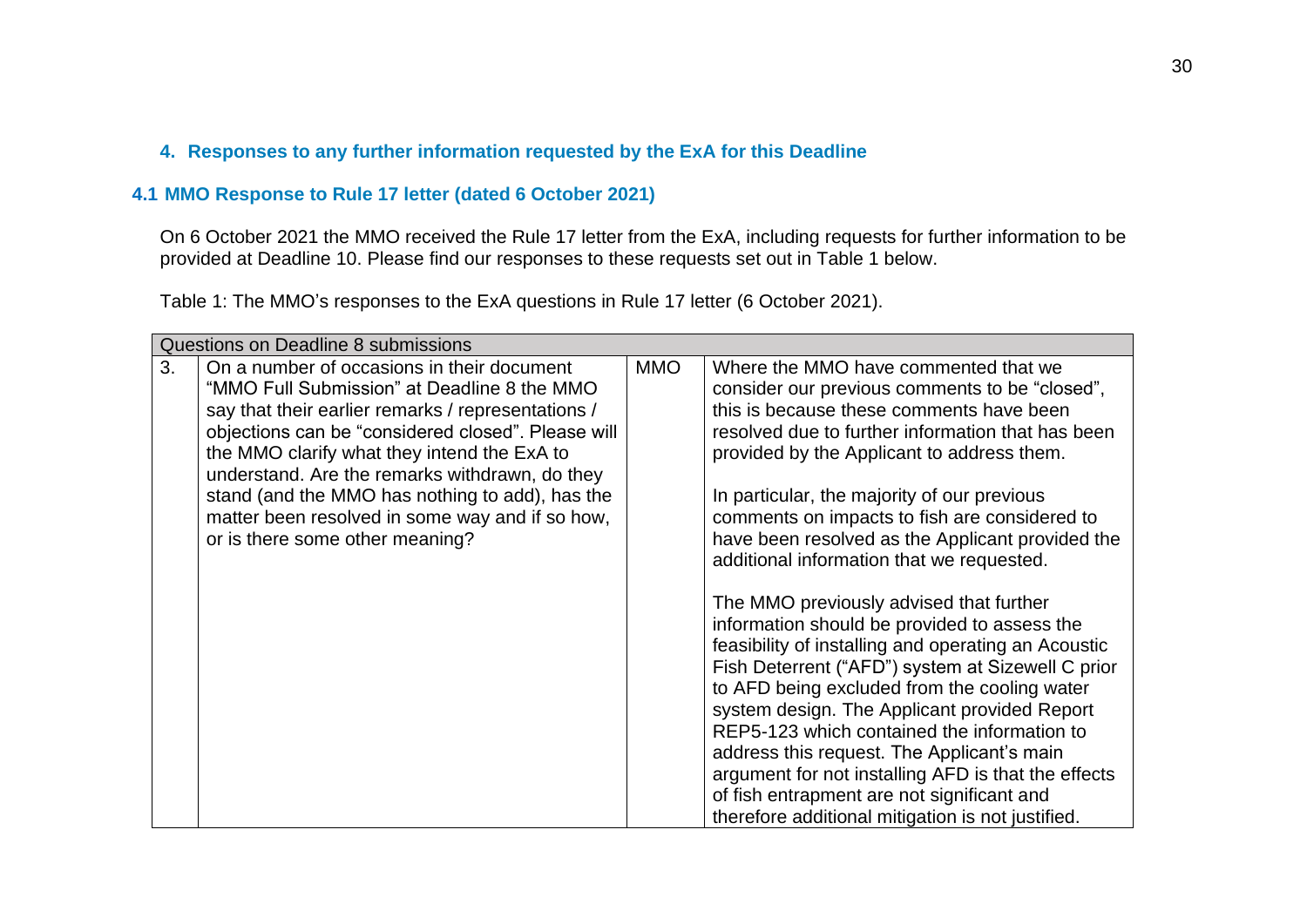|  | Additionally, there are safety risks in installing and<br>maintaining the AFD and the benefits of the<br>mitigation are unproven offshore. While the MMO<br>support the use of mitigation to reduce impacts<br>where possible, the MMO consider that the<br>absence of an AFD system should not be an<br>impediment to consenting the project in this case.<br>This is because the predicted impacts on fish<br>from entrapment without an AFD are not<br>significant, the benefits of the mitigation are<br>unproven offshore, and due to the safety risks<br>from the installation and maintenance process.                                                                                                                                                                                                                                                                                         |
|--|-------------------------------------------------------------------------------------------------------------------------------------------------------------------------------------------------------------------------------------------------------------------------------------------------------------------------------------------------------------------------------------------------------------------------------------------------------------------------------------------------------------------------------------------------------------------------------------------------------------------------------------------------------------------------------------------------------------------------------------------------------------------------------------------------------------------------------------------------------------------------------------------------------|
|  | The MMO also previously advised that a further<br>sensitivity analysis should be provided to examine<br>the effectiveness of the Low Velocity Side Entry<br>("LVSE") design and the Fish Return and<br>Recovery ("FRR") system. We advised that the<br>analysis should assume that there will be zero<br>effectiveness from the LVSE design and the FRR<br>system due to there being no robust evidence to<br>support that there will be any impingement<br>benefit. REP6-028 was provided by the Applicant<br>which reviewed the uncertainties in the<br>effectiveness of the LVSE design and FRR<br>system. Using conservative assumptions, the<br>assessment confirms that impacts to fish from<br>entrapment at population level will not be<br>significant. Additionally, Appendix 2.17.A in<br>REP6-016 has repeated the local analysis using<br>the same conservative assumptions for LVSE and |
|  | FRR and also confirms the impact from fish<br>entrapment is not significant. The MMO considers<br>that the conclusions of this report are appropriate.                                                                                                                                                                                                                                                                                                                                                                                                                                                                                                                                                                                                                                                                                                                                                |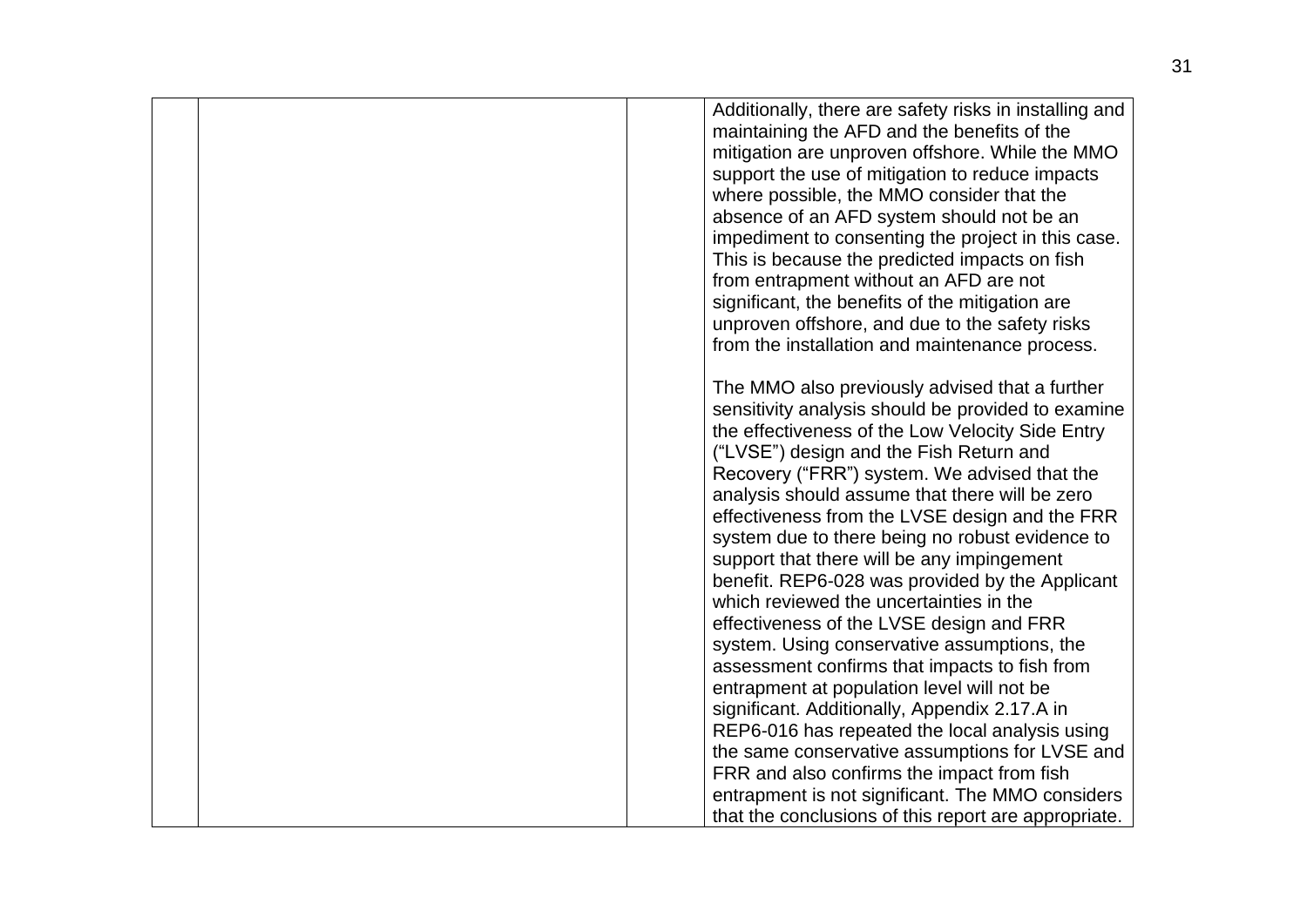|  | Furthermore, REP6-016 provides an updated<br>local analysis using more conservative<br>assumptions for LVSE and FRR. The analysis<br>confirms that the local impact from fish<br>entrapment is again not significant even with zero<br>benefit from the LVSE and FRR.<br>Therefore, MMO is content that the sensitivity<br>analysis we requested was provided, and this<br>supports the conclusions that the impacts on fish<br>is not significant.                                                                                                                                               |
|--|---------------------------------------------------------------------------------------------------------------------------------------------------------------------------------------------------------------------------------------------------------------------------------------------------------------------------------------------------------------------------------------------------------------------------------------------------------------------------------------------------------------------------------------------------------------------------------------------------|
|  | MMO also requested that further information<br>should be provided regarding the underwater<br>noise impacts on marine fauna, fish and marine<br>mammals from the works, especially in relation to<br>the DCO change to build a second Beach<br>Landing Facility.<br>In response to this the Applicant provided REP5-<br>124 which contains the additional information that<br>we stated was missing from the underwater noise<br>impact assessment. This report concludes that<br>the impacts from underwater noise will not be<br>significant and the MMO are content with these<br>conclusions. |
|  | Therefore, as a result of this additional<br>information being provided, the MMO's previous<br>comments on impacts to fish are resolved. The<br>MMO does not require any further information on<br>this matter.                                                                                                                                                                                                                                                                                                                                                                                   |
|  | The MMO would however like to comment that<br>we support the Environment Agency and Natural<br>England if they consider that further information                                                                                                                                                                                                                                                                                                                                                                                                                                                  |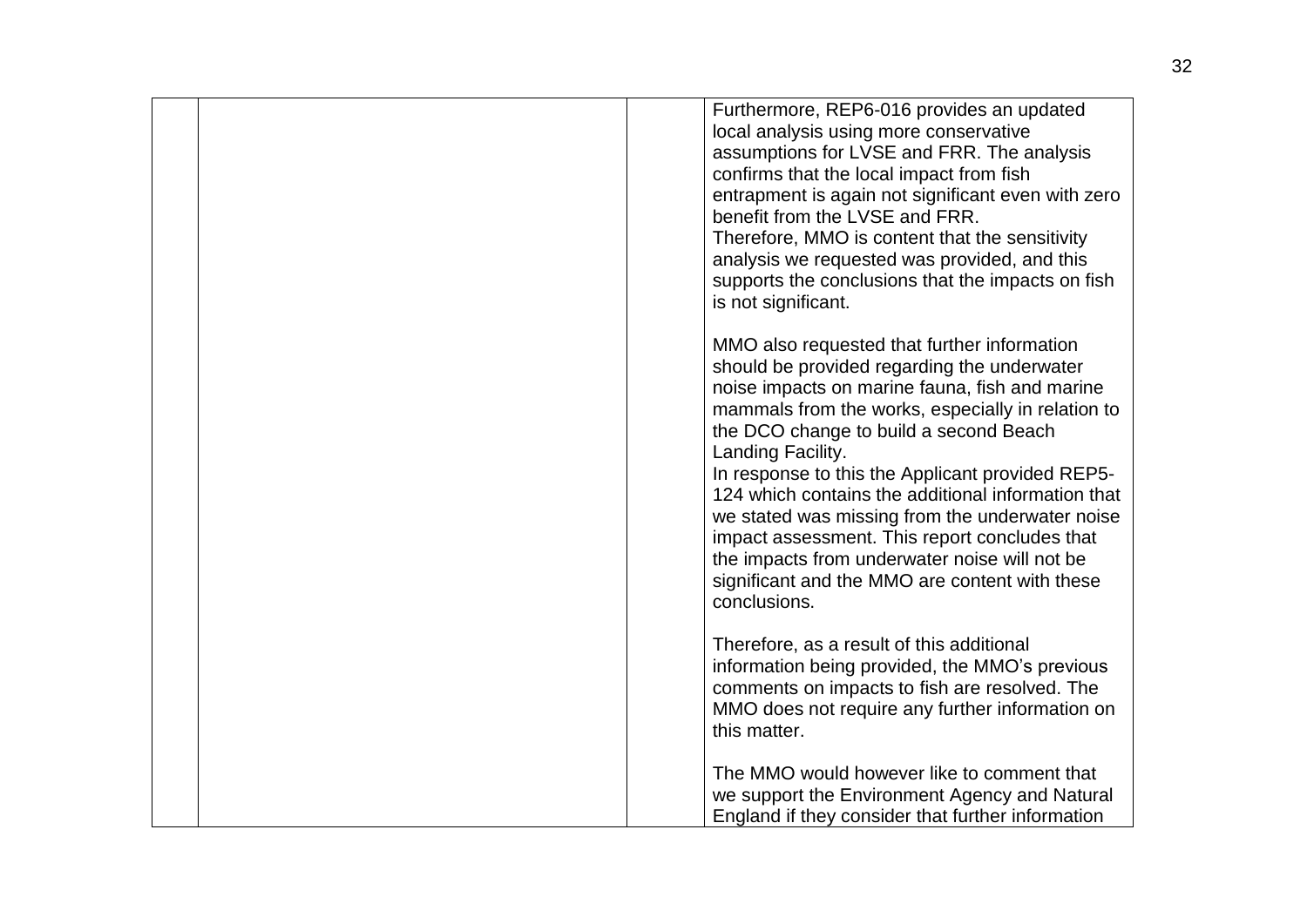|                              |                                                     |                | should be provided.                           |
|------------------------------|-----------------------------------------------------|----------------|-----------------------------------------------|
| Questions arising from ISH15 |                                                     |                |                                               |
| 20.                          | The following questions were posed at ISH15         | <b>Natural</b> | (a) MMO has no comments on the                |
|                              | agenda items 3 and 4 to the government advisers     | Englan         | assessment of additional HGV movements        |
|                              | and RSPB. The Environment Agency and RSPB           | d,             | as this will take place on land and outside   |
|                              | were present and gave their responses. Please       | <b>MMO</b>     | of the MMO's jurisdiction.                    |
|                              | will Natural England and the MMO respond in         |                |                                               |
|                              | writing. The ExA appreciates that the primary       |                | (b) Overall, the MMO defer to Natural         |
|                              | focus of the MMO is marine and that it may not      |                | England's expert view on the                  |
|                              | have a view on all the questions.                   |                | appropriateness of the HRA assessment.        |
|                              | (a) Item 3(b) In relation particularly to           |                | However, upon our own review we can           |
|                              | terrestrial ecology, are there any submissions you  |                | advise that we consider the assessment of     |
|                              | wish to make as to the assessment for HRA of        |                | effects from noise and vibration (including   |
|                              | additional HGV movements? If so, what is the        |                | disturbance effects) are appropriate in       |
|                              | problem and what do you want to see? Are you        |                | relation to marine birds, marine mammals      |
|                              | satisfied with the HRA assessment of these          |                | and fish. We agree with the Applicant's       |
|                              | matters? For completeness, please address this      |                | conclusions in REP7-030 which state that      |
|                              | issue for nationally designated sites as well. Does |                | the noise and vibration effects from          |
|                              | the HRA assessment properly address the HGV         |                | Change 19 are not significant. MMO does       |
|                              | movements arising from Change 19?                   |                | not require any further assessment of this.   |
|                              | (b) Item 3(c) Are there any submissions             |                |                                               |
|                              | you wish to make as to the assessment for HRA       |                | (c) MMO has no comments on the HRA            |
|                              | of noise and vibration? So please include           |                | assessment of air-quality as this is not      |
|                              | disturbance effects. (Natural England's and the     |                | within our remit.                             |
|                              | MMO's attention is drawn to the Applicant's oral    |                |                                               |
|                              | comments on the use of the word "disturbance"       |                | (d) See comments in $3.4.2 - 3.4.9$ above for |
|                              | during ISH15 at Agenda item 3(a)). Please           |                | the MMO's view on impacts to coastal          |
|                              | include disturbance effects on bird, marine         |                | processes. The MMO defer to Natural           |
|                              | mammal and fish qualifying features of relevant     |                | England for the HRA assessment and            |
|                              | internationally and nationally designated sites.    |                | impacts to nationally designated sites.       |
|                              | What is / are the problem / problems you identify   |                |                                               |
|                              | and what do you want to see?                        |                | (e) While the desalination plant outfall and  |
|                              | (c) Item 3(d) Are there any submissions             |                | combined drainage outfall ("CDO") would       |
|                              | you wish to make as to the assessment for HRA       |                | be operating at the same time, the extent     |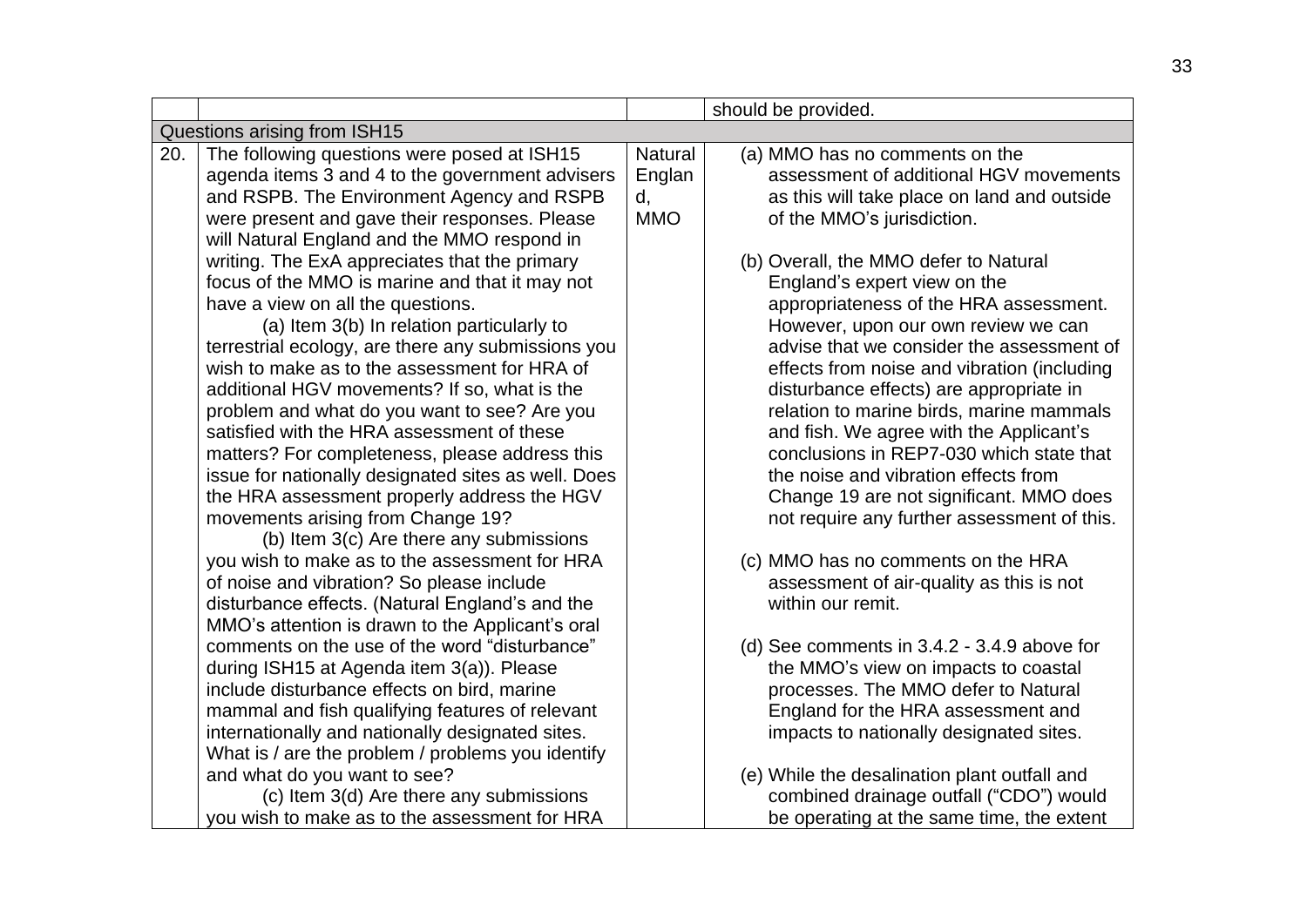of the air-quality effects of additional on-site diesel generators and of additional HGV movements? If so, what is the problem and what do you want to see? Are you satisfied with the HRA assessment of these matters?

(d) Item 3(e) in relation particularly to marine ecology, are there any submissions you wish to make as to the assessment for HRA of the alterations to coastal processes and sediment transport arising from Change 19? If so, what is the problem and what do you want to see? Are you satisfied with the HRA assessment of these matters? And is there anything you want to say about effects of coastal processes and sediment transport on nationally designated sites

(e) Item 3(h) The point is often made in the ES fourth addendum that the outfall is in same area as the FRR and that as that was assessed there are no additional issues for the desalination outfall construction, although the nature of what is discharged is different. But the FRR and the CDO would not operate together. The two headworks for the desalination plant will (a) be constructed together but more importantly be operating at the same time as the CDO. So are the comparisons with the FRR alone appropriate?

(f) Item 3(h) Migratory fish have been screened out of the Third HRA Addendum at paragraphs 4.1.5 to 4.1.7, referencing an absence of potential effect pathways. However, these paragraphs also include reference to the seawater intake for the desalination plant consisting of a Passive Wedge-Wire Cylinder (PWWC) screen with a mesh size of

of the desalination plume is very small and there would not be any significant interaction with the CDO plume. On this basis the MMO are satisfied that the potential for significant cumulative effect is negligible.

- (f) The MMO defer to Natural England's view on whether migratory fish should be screened out at this stage.
- (g) See our comments  $3.4.10 3.4.12$  for the MMO's view on impacts to marine water quality.

The MMO does not have any concerns to raise regarding chlorination or abstraction. Our understanding is that while there will be chlorination of the intake, the intake volume is very small relative to the cooling water intake and outfall. Sterilisation of this small volume of water, will not give rise to any significant effects on marine ecology or fisheries receptors.

The key issue for the MMO is regarding the elevated salinity of the discharge from the desalination plant. Based on the further information provided by SZC concerning CORMIX dilution modelling, we do not have any concerns about the impact of the construction or operation of the desalination plant and outfall on marine ecology or fisheries receptors. However,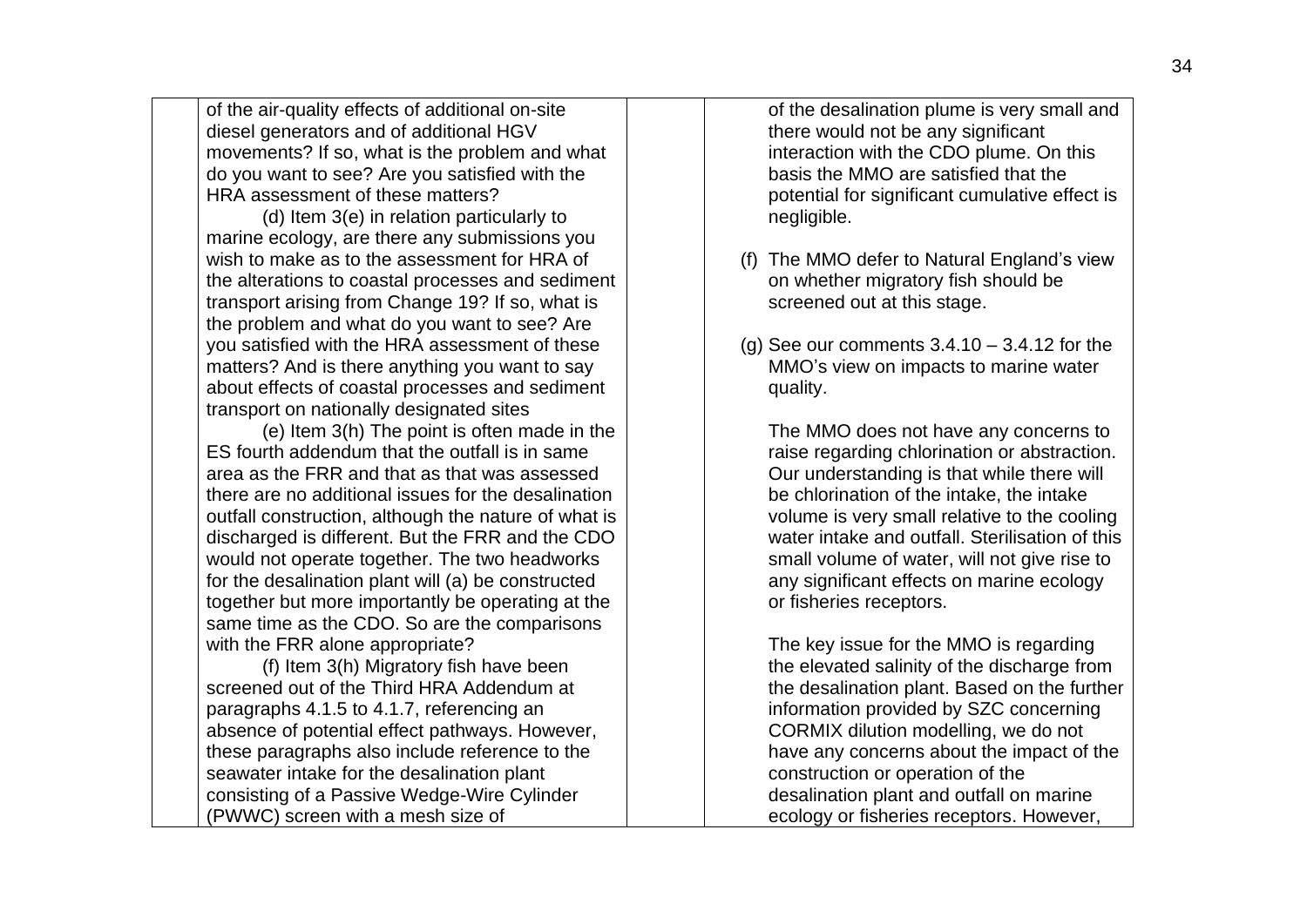approximately 2mm. Does this comply with the Sweetman Judgment (People Over Wind), which confirmed that measures to avoid or reduce effects are not permitted to be taken into account at the screening stage. Does the Applicant consider the PWWC to comprise a measure to avoid or reduce impacts to migratory fish?

(g) Item 3(h) What submissions do you wish to make about Item 3(h) matters, including chlorination please, on habitat, bird, fish and marine mammals and fish qualifying features of internationally and nationally designated sites? Do you see any damage to qualifying features of internationally designated sites from abstraction?

(h) Item 3(i) Are there any submissions you wish to make, over and above what we have already covered?

(i) Item 3(j) Are there any submissions you wish to make, over and above what we have already covered?

(j) Item 4 (a) and (b) The ExA did not have anything specific on these headings apart from one item on which see below. Apart that, do Natural England or MMO have any representations they wish to make about agenda items 4(a) and (b) which they have not made before?

(k) Item 4(c) Please will Natural England and the MMO set out any further views they wish to express on the third addendum to the Shadow HRA report [REP7-279] and any relevant subsequent HRA material.

(l) The one other item at agenda item 4 related to the marine mammal baseline and was as stated above in 3.4.13 – 3.4.17, The MMO considers that further information should be provided to validate these modelling results.

- (h) The MMO has no further comments to make. Our concerns about impacts to fish and marine ecology (including birds and mammals) are stated under (g) above.
- (i) The MMO considers that further assessment of environmental impacts, particularly regarding in-combination/ cumulative impacts, would be necessary should the plant be required to supply water during the operational phase of the project.
- (j) The MMO defers to Natural England on HRA matters.
- (k) The MMO defers to Natural England on HRA matters.
- (l) Again, the MMO defers to Natural England on HRA matters.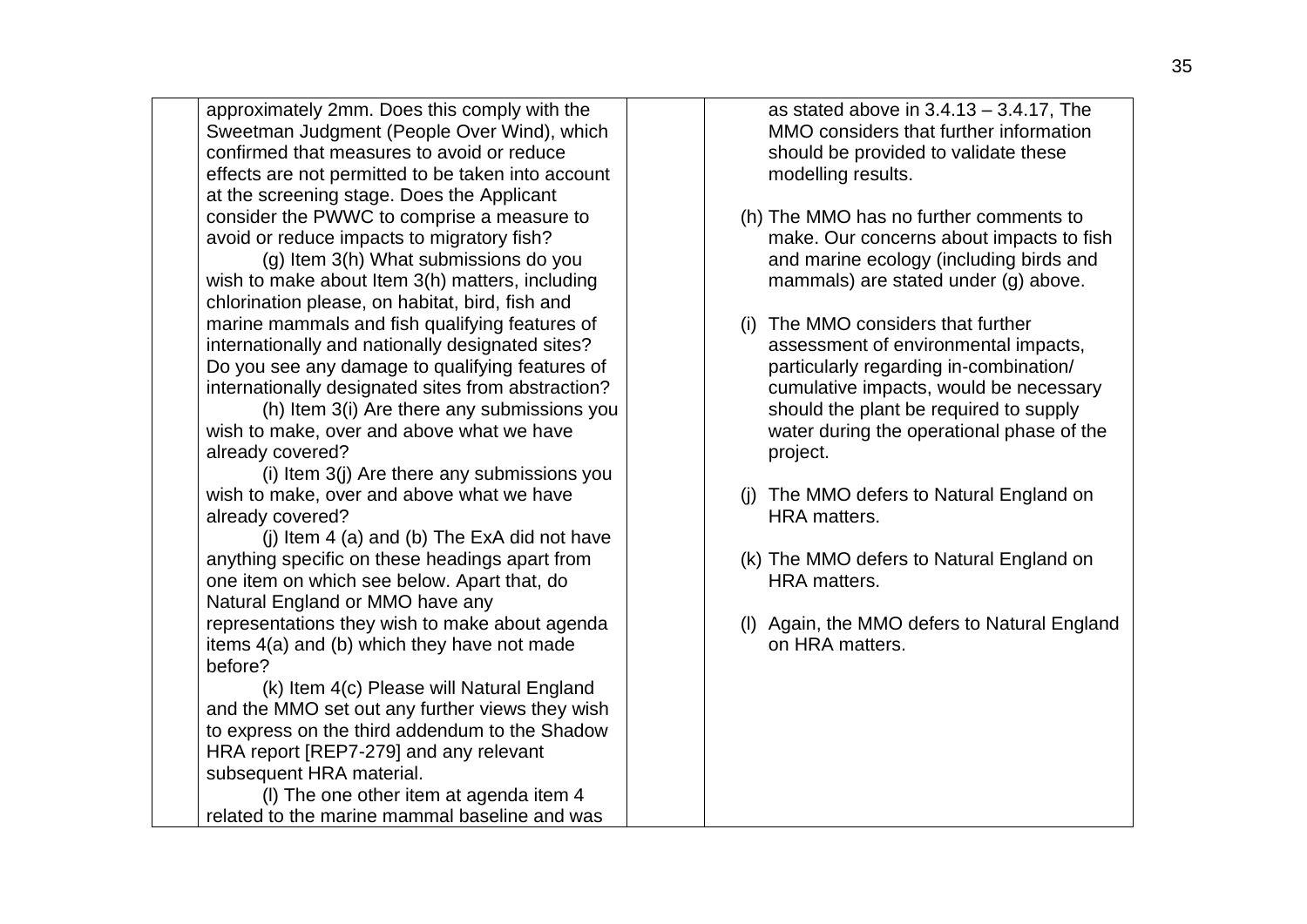| directed to the Applicant. It was as follows. In<br>Section 6 of the Shadow HRA third addendum we<br>see that it is noted at Section 6 of the Shadow<br>HRA Third Addendum that the Applicant states<br>the reference populations used in the marine<br>mammal assessments have been updated since<br>the Shadow HRA Report [APP-145] and first<br>Shadow HRA Addendum [AS-178] were<br>prepared. These are outlined in Table 6.1 of the<br>Shadow HRA Third Addendum and the marine<br>mammal assessments in Section 9 "have been<br>based on the updated reference populations, as<br>well as the previous reference populations to<br>allow a like-for-like comparison." Could the<br>Applicant tell the ExA how their original HRA<br>assessments for the Proposed Development as a |  |
|-----------------------------------------------------------------------------------------------------------------------------------------------------------------------------------------------------------------------------------------------------------------------------------------------------------------------------------------------------------------------------------------------------------------------------------------------------------------------------------------------------------------------------------------------------------------------------------------------------------------------------------------------------------------------------------------------------------------------------------------------------------------------------------------|--|
| whole would change if they used the updated<br>reference population counts?                                                                                                                                                                                                                                                                                                                                                                                                                                                                                                                                                                                                                                                                                                             |  |